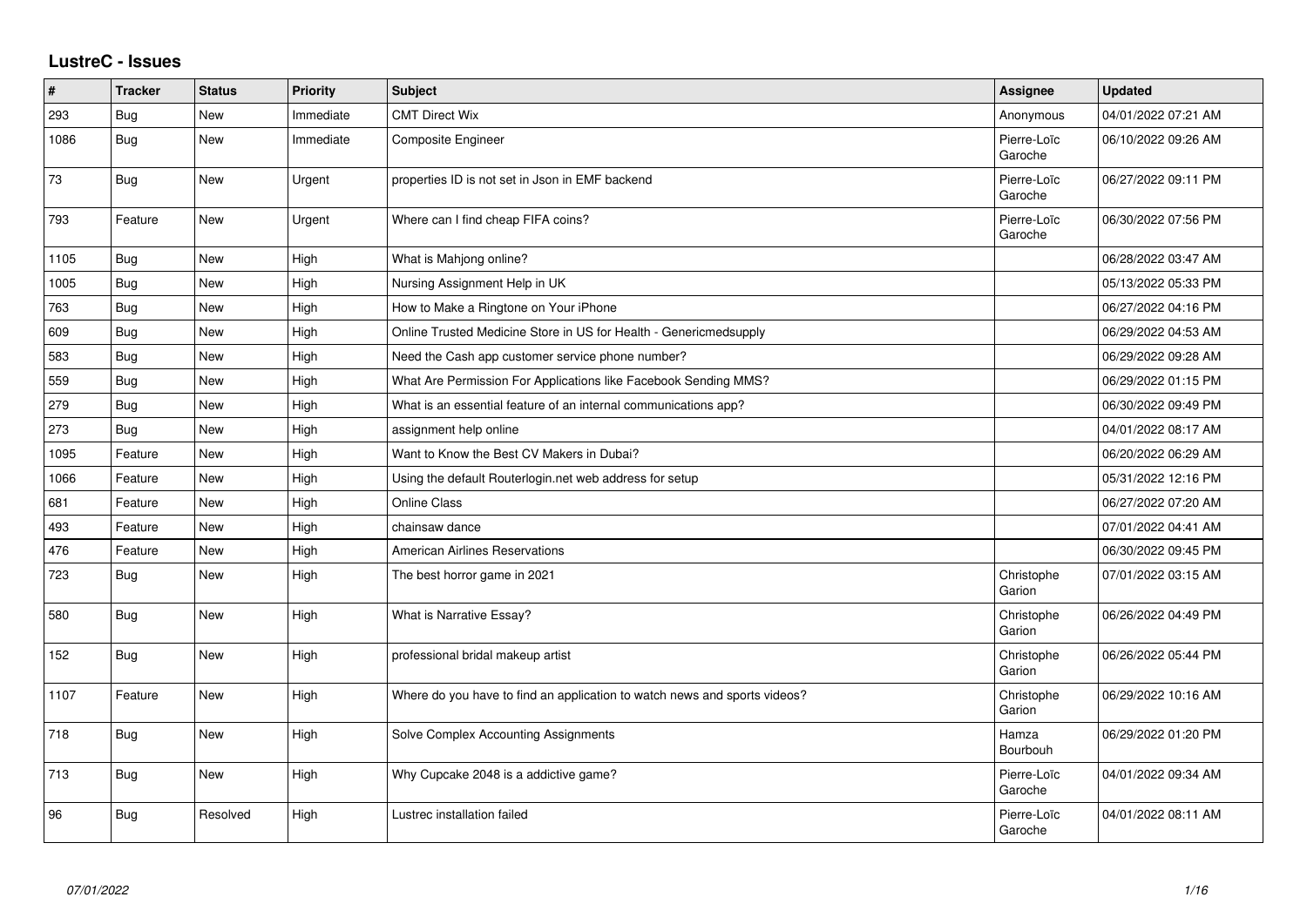| $\pmb{\#}$ | <b>Tracker</b> | <b>Status</b> | <b>Priority</b> | <b>Subject</b>                                                                                                                                           | <b>Assignee</b>        | <b>Updated</b>      |
|------------|----------------|---------------|-----------------|----------------------------------------------------------------------------------------------------------------------------------------------------------|------------------------|---------------------|
| 92         | Bug            | New           | High            | expression should have been normalized in EMF backend                                                                                                    | Pierre-Loïc<br>Garoche | 07/01/2022 04:43 AM |
| 931        | Feature        | New           | High            | Situs Judi Slot Online apel888                                                                                                                           | Pierre-Loïc<br>Garoche | 06/26/2022 01:07 AM |
| 803        | Feature        | New           | High            | Ketamine Online Store                                                                                                                                    | Pierre-Loïc<br>Garoche | 06/29/2022 04:38 PM |
| 578        | Feature        | <b>New</b>    | High            | Derrick Gore                                                                                                                                             | Pierre-Loïc<br>Garoche | 06/29/2022 06:45 PM |
| 216        | Feature        | <b>New</b>    | High            | Barry Keoghan                                                                                                                                            | Pierre-Loïc<br>Garoche | 06/29/2022 08:05 AM |
| 1135       | Bug            | New           | Normal          | How to word games - 5 letter words                                                                                                                       |                        | 07/01/2022 05:52 AM |
| 1134       | Bug            | New           | Normal          | Is WhatsApp Aero Worth Downloading?                                                                                                                      |                        | 07/01/2022 04:03 AM |
| 1133       | Bug            | <b>New</b>    | Normal          | Flagle, what is it?                                                                                                                                      |                        | 06/30/2022 10:37 AM |
| 1132       | <b>Bug</b>     | New           | Normal          | Registration process on Huobi                                                                                                                            |                        | 06/30/2022 05:10 AM |
| 1131       | <b>Bug</b>     | New           | Normal          | Calculatrice Forex pour calculer les paramètres de la copie des transactions                                                                             |                        | 06/29/2022 07:24 PM |
| 1129       | Bug            | New           | Normal          | how to enable direct deposit on cash app?                                                                                                                |                        | 06/28/2022 10:44 AM |
| 1127       | <b>Bug</b>     | New           | Normal          | Is there any support to find Google Feud answers?                                                                                                        |                        | 06/27/2022 04:27 AM |
| 1126       | Bug            | <b>New</b>    | Normal          | 1PLSD                                                                                                                                                    |                        | 06/25/2022 09:36 AM |
| 1125       | Bug            | New           | Normal          | What is Wordscapes?                                                                                                                                      |                        | 06/24/2022 09:05 AM |
| 1124       | <b>Bug</b>     | New           | Normal          | Cookie clicker unblocked                                                                                                                                 |                        | 06/24/2022 05:14 AM |
| 1123       | <b>Bug</b>     | New           | Normal          | Where To Watch FIFA World Cup 2022                                                                                                                       |                        | 06/24/2022 03:51 AM |
| 1122       | <b>Bug</b>     | <b>New</b>    | Normal          | Count the number of words on the Microsoft Word application in the phone                                                                                 |                        | 06/23/2022 04:19 AM |
| 1121       | Bug            | <b>New</b>    | Normal          | LustreC do not run                                                                                                                                       |                        | 06/22/2022 08:43 AM |
| 1120       | <b>Bug</b>     | New           | Normal          | Summary of 5 best coloring apps on phones                                                                                                                |                        | 06/26/2022 11:32 AM |
| 1119       | Bug            | <b>New</b>    | Normal          | Klondike Solitaire                                                                                                                                       |                        | 06/27/2022 03:00 PM |
| 1118       | <b>Bug</b>     | New           | Normal          | <b>Gameplay Minecraft</b>                                                                                                                                |                        | 06/27/2022 10:33 AM |
| 1117       | <b>Bug</b>     | New           | Normal          | Equal Words - Word search game for PC and Windows Phone                                                                                                  |                        | 06/29/2022 04:58 AM |
| 1116       | <b>Bug</b>     | New           | Normal          | ipTV smarts pro                                                                                                                                          |                        | 06/29/2022 09:27 AM |
| 1115       | Bug            | New           | Normal          | How to access your saved favorite Tiktok                                                                                                                 |                        | 06/28/2022 03:59 PM |
| 1114       | <b>Bug</b>     | New           | Normal          | To control the car, all you must do is click to go left or right and release the button to go straight.                                                  |                        | 06/29/2022 09:05 AM |
| 1113       | Bug            | New           | Normal          | Press the button to control your car                                                                                                                     |                        | 06/20/2022 12:09 PM |
| 1112       | Bug            | New           | Normal          | What Cash App Policy Says If Random Person Sent Me Money On Cash App?                                                                                    |                        | 06/27/2022 02:39 AM |
| 1111       | Bug            | New           | Normal          | LOLBeans is a fun battle royale game where you race with other players while avoiding obstacles. Reach the<br>end of the course in competitive gameplay! |                        | 07/01/2022 05:08 AM |
| 1108       | <b>Bug</b>     | New           | Normal          | Six Guns Mod Apk Answers Your Questions                                                                                                                  |                        | 06/26/2022 06:26 PM |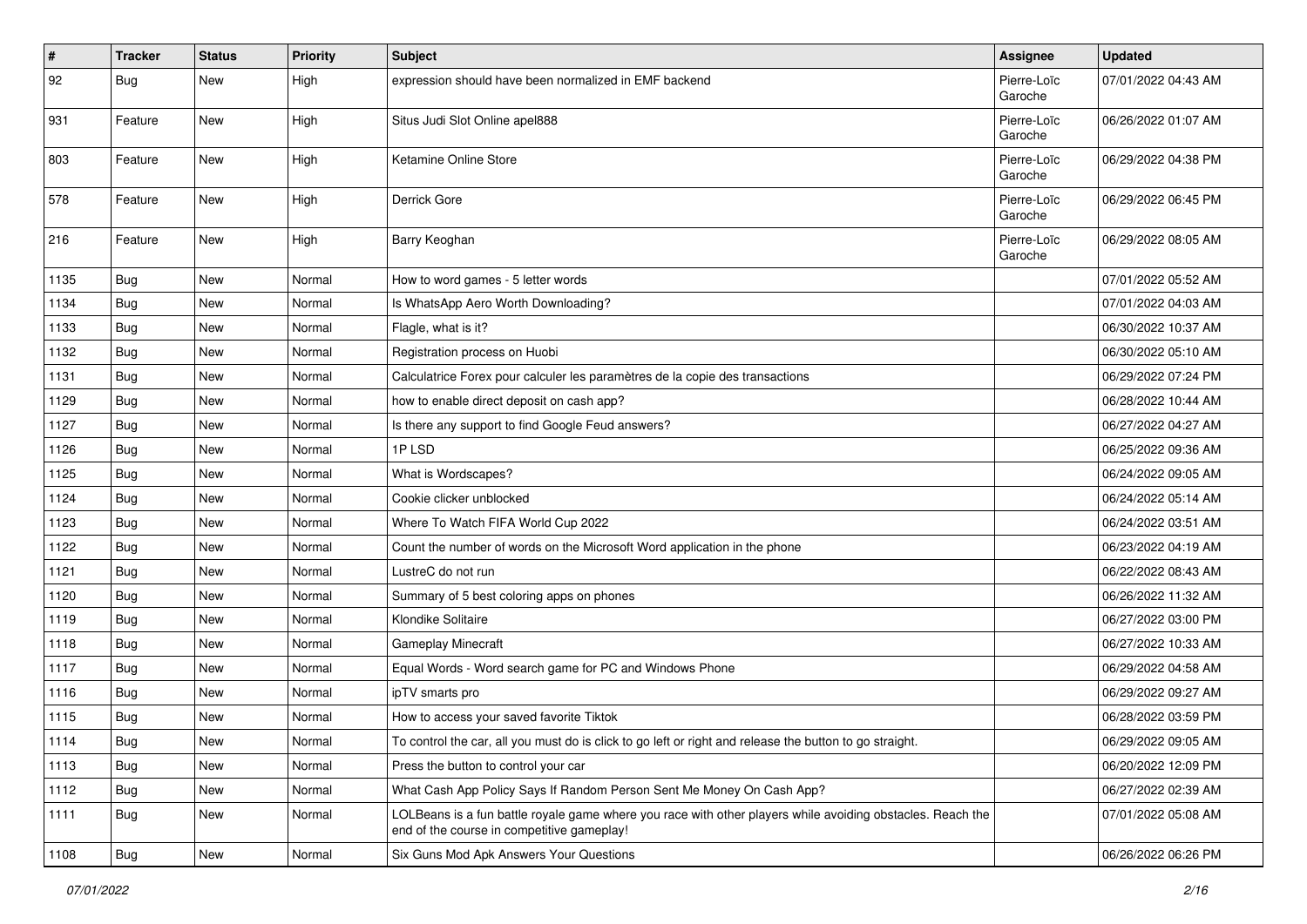| $\vert$ # | <b>Tracker</b> | <b>Status</b> | Priority | Subject                                                              | <b>Assignee</b> | <b>Updated</b>      |
|-----------|----------------|---------------|----------|----------------------------------------------------------------------|-----------------|---------------------|
| 1106      | <b>Bug</b>     | New           | Normal   | How Do I Get Cash App ++ Without Confronting Any Technical Glitches? |                 | 06/25/2022 09:53 PM |
| 1104      | Bug            | New           | Normal   | Idle game fix bug                                                    |                 | 06/26/2022 06:52 PM |
| 1103      | <b>Bug</b>     | New           | Normal   | Idle game fix bug                                                    |                 | 06/25/2022 09:08 PM |
| 1102      | <b>Bug</b>     | New           | Normal   | Charlottesville Travel Guide?                                        |                 | 06/26/2022 07:44 AM |
| 1101      | Bug            | New           | Normal   | How to Delete Cash App History at once?                              |                 | 06/27/2022 01:33 PM |
| 1098      | <b>Bug</b>     | New           | Normal   | Life of a Fisherman                                                  |                 | 06/26/2022 05:16 PM |
| 1097      | Bug            | New           | Normal   | Race and experience new life.                                        |                 | 06/26/2022 04:22 PM |
| 1096      | <b>Bug</b>     | New           | Normal   | Race and experience new life.                                        |                 | 06/26/2022 06:07 PM |
| 1094      | <b>Bug</b>     | New           | Normal   | What time does direct deposit hit Cash App?                          |                 | 06/14/2022 03:27 PM |
| 1092      | Bug            | New           | Normal   | Ellison Estate Vineyard                                              |                 | 06/20/2022 12:03 PM |
| 1091      | <b>Bug</b>     | New           | Normal   | Find family fun indoors and outdoors in the Jungfrau Region          |                 | 06/14/2022 09:33 AM |
| 1090      | Bug            | New           | Normal   | Pay Someone To Do My Assignment                                      |                 | 06/11/2022 03:15 PM |
| 1089      | <b>Bug</b>     | New           | Normal   | Pay Someone To Do My Assignment                                      |                 | 06/15/2022 04:44 AM |
| 1087      | Bug            | New           | Normal   | How do new writers start out?                                        |                 | 06/29/2022 10:43 AM |
| 1084      | Bug            | New           | Normal   | <b>Trippie Redd</b>                                                  |                 | 06/11/2022 09:05 AM |
| 1083      | <b>Bug</b>     | New           | Normal   | coin base review                                                     |                 | 06/11/2022 09:13 AM |
| 1082      | <b>Bug</b>     | New           | Normal   | Reset chime bank password without phone number                       |                 | 06/15/2022 11:56 AM |
| 1080      | Bug            | <b>New</b>    | Normal   | How to use Math Wallet   Nexo wallet   CoinTiger Exchange            |                 | 06/15/2022 11:56 AM |
| 1079      | <b>Bug</b>     | New           | Normal   | How to get cheap psychology assignment?                              |                 | 06/15/2022 06:00 AM |
| 1078      | Bug            | New           | Normal   | What Bank Is Cash App On Plaid? Find Clarity And Assistance          |                 | 06/15/2022 11:56 AM |
| 1077      | <b>Bug</b>     | New           | Normal   | Les excellentes façons d'utiliser ces images                         |                 | 06/30/2022 07:34 PM |
| 1076      | <b>Bug</b>     | New           | Normal   | DedicatedHosting4u                                                   |                 | 06/11/2022 09:15 AM |
| 1073      | Bug            | <b>New</b>    | Normal   | Cricut Design Space                                                  |                 | 07/01/2022 06:20 AM |
| 1072      | Bug            | New           | Normal   | ij.start canon                                                       |                 | 06/21/2022 06:56 PM |
| 1071      | <b>Bug</b>     | <b>New</b>    | Normal   | Cinema HD Review - Cinemahdv2.net                                    |                 | 06/21/2022 06:54 PM |
| 1069      | <b>Bug</b>     | New           | Normal   | how to get cash app support phone number 24*7 available              |                 | 06/29/2022 05:37 PM |
| 1068      | <b>Bug</b>     | New           | Normal   | 123.hp.com/laserjet                                                  |                 | 05/31/2022 12:22 PM |
| 1067      | Bug            | New           | Normal   | Cricut.com/setup                                                     |                 | 05/31/2022 12:19 PM |
| 1065      | Bug            | New           | Normal   | The top foreign language training game in 2022                       |                 | 06/07/2022 04:05 AM |
| 1063      | Bug            | New           | Normal   | 123.hp.com/laserjet                                                  |                 | 05/28/2022 12:27 PM |
| 1062      | Bug            | New           | Normal   | Cricut.com/setup                                                     |                 | 05/28/2022 12:26 PM |
| 1061      | Bug            | New           | Normal   | Cricut.com/setup                                                     |                 | 05/28/2022 12:24 PM |
| 1060      | <b>Bug</b>     | New           | Normal   | How to Use Panda Helper to Speed Up Your iOS                         |                 | 05/28/2022 09:12 AM |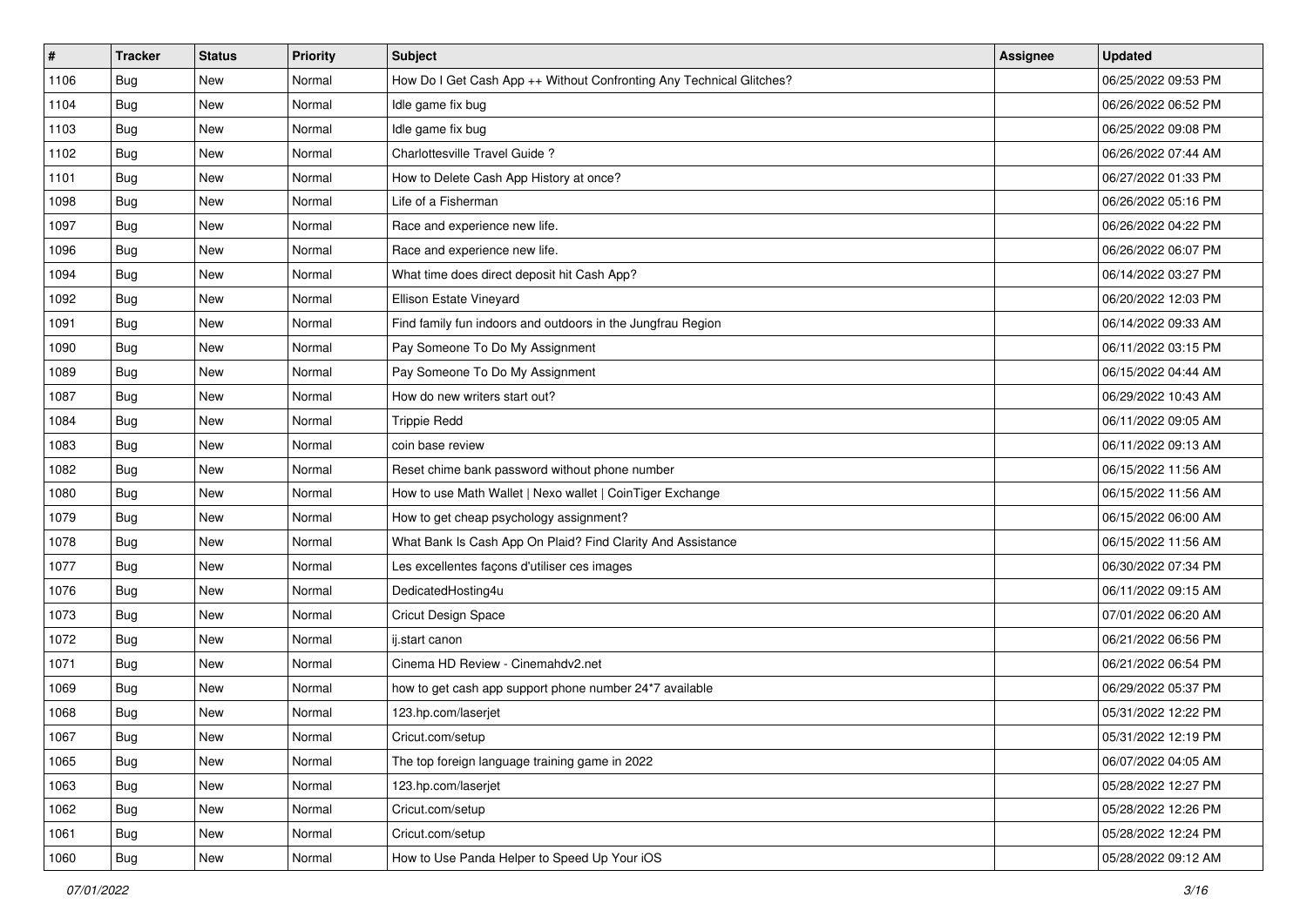| $\vert$ # | <b>Tracker</b> | <b>Status</b> | <b>Priority</b> | <b>Subject</b>                                                           | <b>Assignee</b> | <b>Updated</b>      |
|-----------|----------------|---------------|-----------------|--------------------------------------------------------------------------|-----------------|---------------------|
| 1059      | Bug            | New           | Normal          | 123.hp.com/laserjet                                                      |                 | 05/28/2022 08:29 AM |
| 1058      | Bug            | <b>New</b>    | Normal          | Cricut.com/setup                                                         |                 | 05/28/2022 08:28 AM |
| 1057      | Bug            | New           | Normal          | <b>CCPlay Education Edition APK</b>                                      |                 | 06/07/2022 04:07 AM |
| 1053      | <b>Bug</b>     | New           | Normal          | Game Geometry Dash                                                       |                 | 05/26/2022 11:30 AM |
| 1052      | Bug            | New           | Normal          | Build Now GG is a new battle royale game.                                |                 | 05/26/2022 04:24 AM |
| 1051      | <b>Bug</b>     | New           | Normal          | <b>Dental Supplies USA</b>                                               |                 | 06/11/2022 09:20 PM |
| 1048      | Bug            | New           | Normal          | So zeigen Sie ein Instagram-Profilbild an und vergrößern es              |                 | 05/25/2022 06:56 AM |
| 1046      | Bug            | New           | Normal          | 123.hp.com/laserjet                                                      |                 | 05/24/2022 10:46 AM |
| 1045      | <b>Bug</b>     | New           | Normal          | Cricut.com/setup                                                         |                 | 05/24/2022 10:45 AM |
| 1044      | Bug            | <b>New</b>    | Normal          | Can I Disapprove If Random Person Sent Me Money On Cash App?             |                 | 05/26/2022 03:51 PM |
| 1043      | Bug            | New           | Normal          | What Is The Right Way To Troubleshoot Cash App Transfer Failed Problems? |                 | 05/25/2022 01:16 PM |
| 1042      | Bug            | New           | Normal          | How to set up direct deposit on cash app?                                |                 | 05/25/2022 01:17 PM |
| 1041      | <b>Bug</b>     | New           | Normal          | Count words in Word on the computer                                      |                 | 05/27/2022 02:16 PM |
| 1040      | <b>Bug</b>     | New           | Normal          | thabet                                                                   |                 | 05/19/2022 08:05 PM |
| 1039      | <b>Bug</b>     | <b>New</b>    | Normal          | How to Get Tickmill Bonuses for Free                                     |                 | 05/26/2022 05:43 PM |
| 1036      | Bug            | New           | Normal          | <b>VPS Material</b>                                                      |                 | 05/18/2022 09:34 PM |
| 1034      | <b>Bug</b>     | New           | Normal          | Download Teaching Feeling For Android                                    |                 | 05/20/2022 09:25 AM |
| 1033      | Bug            | New           | Normal          | The best slope 2 online games to play right now                          |                 | 05/17/2022 10:55 AM |
| 1032      | Bug            | New           | Normal          | How To Play The Wordle Game                                              |                 | 05/17/2022 10:37 AM |
| 1031      | <b>Bug</b>     | <b>New</b>    | Normal          | <b>IAFT Traders Union</b>                                                |                 | 05/16/2022 03:14 PM |
| 1030      | Bug            | New           | Normal          | <b>IAFT Traders Union</b>                                                |                 | 05/16/2022 03:13 PM |
| 1029      | <b>Bug</b>     | New           | Normal          | 5 Reasons Why People Love Coloring Pages?                                |                 | 05/16/2022 11:53 AM |
| 1028      | Bug            | <b>New</b>    | Normal          | The Best Free Online Game to Play with Friends                           |                 | 05/16/2022 05:00 AM |
| 1027      | Bug            | New           | Normal          | Word hurdle: Viral and Fun Online Game                                   |                 | 06/25/2022 06:13 PM |
| 1026      | <b>Bug</b>     | New           | Normal          | New Puzzle Game for All Age - Dordle                                     |                 | 06/25/2022 06:17 PM |
| 1025      | Bug            | New           | Normal          | how to change the logo in wordpress                                      |                 | 06/25/2022 06:20 PM |
| 1024      | <b>Bug</b>     | <b>New</b>    | Normal          | How to choose the right broker                                           |                 | 06/25/2022 06:23 PM |
| 1023      | I Bug          | New           | Normal          | Questions That Are Typically Asked About Trap The Cat                    |                 | 05/14/2022 03:51 AM |
| 1022      | Bug            | New           | Normal          | 123.hp.com/laserjet                                                      |                 | 05/13/2022 01:25 PM |
| 1021      | Bug            | New           | Normal          | Cricut.com/setup                                                         |                 | 05/26/2022 12:21 AM |
| 1020      | Bug            | New           | Normal          | Cricut.com/setup                                                         |                 | 05/13/2022 11:14 AM |
| 1019      | Bug            | New           | Normal          | Cricut.com/setup                                                         |                 | 05/13/2022 11:13 AM |
| 1018      | Bug            | New           | Normal          | So erhalten Sie ein kostenloses Hörbuch                                  |                 | 06/30/2022 01:08 PM |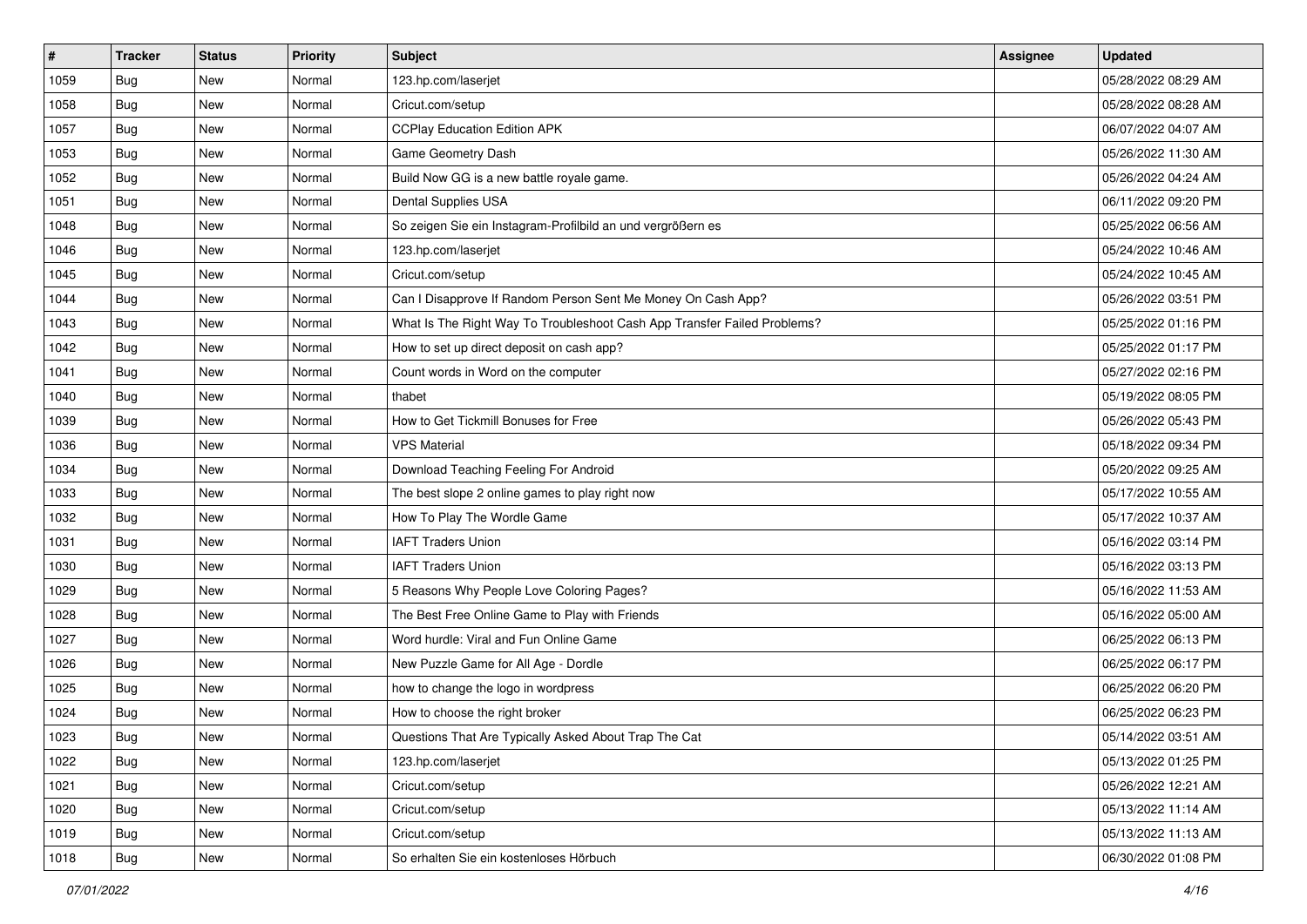| $\vert$ # | <b>Tracker</b> | <b>Status</b> | <b>Priority</b> | <b>Subject</b>                                                             | <b>Assignee</b> | <b>Updated</b>      |
|-----------|----------------|---------------|-----------------|----------------------------------------------------------------------------|-----------------|---------------------|
| 1016      | Bug            | New           | Normal          | Klondike Solitaire                                                         |                 | 05/12/2022 09:03 AM |
| 1015      | <b>Bug</b>     | <b>New</b>    | Normal          | Is it possible to send books for free?                                     |                 | 05/11/2022 04:05 PM |
| 1014      | Bug            | New           | Normal          | how to get chime routing and account number ? chime routing number florida |                 | 05/11/2022 12:42 PM |
| 1013      | <b>Bug</b>     | New           | Normal          | ij.start canon                                                             |                 | 05/11/2022 11:31 AM |
| 1012      | Bug            | New           | Normal          | Cricut.com/setup                                                           |                 | 05/11/2022 11:30 AM |
| 1011      | <b>Bug</b>     | New           | Normal          | Summary of 10 best coloring apps on phones                                 |                 | 05/11/2022 10:58 AM |
| 1009      | Bug            | New           | Normal          | How to change routing number on Cash App?                                  |                 | 05/11/2022 07:13 AM |
| 1008      | Bug            | New           | Normal          | Who was the first black woman to anchor a newscast?                        |                 | 05/10/2022 03:13 PM |
| 1007      | <b>Bug</b>     | New           | Normal          | "ij.start canon                                                            |                 | 05/18/2022 10:40 AM |
| 1006      | Bug            | <b>New</b>    | Normal          | Cricut.com/setup                                                           |                 | 05/10/2022 01:22 PM |
| 1004      | Bug            | New           | Normal          | you get to pinch and drag a man with a very flexible face                  |                 | 05/10/2022 10:59 AM |
| 1002      | Bug            | New           | Normal          | Chemistry Assignment Help                                                  |                 | 06/04/2022 09:58 AM |
| 1001      | <b>Bug</b>     | New           | Normal          | Venmo Keep Saying Error?                                                   |                 | 06/27/2022 02:20 AM |
| 999       | <b>Bug</b>     | New           | Normal          | Is there a way to find Google Feud answers?                                |                 | 06/28/2022 01:27 AM |
| 998       | <b>Bug</b>     | <b>New</b>    | Normal          | Is It Hard to Solve Wordle An                                              |                 | 06/27/2022 12:24 AM |
| 997       | Bug            | New           | Normal          | 123.hp.com/laserjet                                                        |                 | 06/28/2022 09:48 AM |
| 996       | <b>Bug</b>     | New           | Normal          | Cricut.com/setup                                                           |                 | 06/27/2022 07:12 AM |
| 993       | Bug            | New           | Normal          | IO Games Free Online                                                       |                 | 06/26/2022 09:41 AM |
| 992       | <b>Bug</b>     | New           | Normal          | So vergrößern Sie Ihr Instagram-Profilbild                                 |                 | 06/26/2022 11:29 PM |
| 991       | <b>Bug</b>     | <b>New</b>    | Normal          | <b>MDMA MOLLY</b>                                                          |                 | 05/03/2022 12:03 AM |
| 990       | Bug            | New           | Normal          | Mushrooms                                                                  |                 | 06/26/2022 05:41 AM |
| 989       | <b>Bug</b>     | New           | Normal          | Barewoods Wax Cigar                                                        |                 | 06/26/2022 09:19 AM |
| 988       | Bug            | <b>New</b>    | Normal          | <b>Medicinal Mushrooms</b>                                                 |                 | 06/27/2022 09:33 AM |
| 987       | <b>Bug</b>     | New           | Normal          | <b>Medicinal Mushrooms</b>                                                 |                 | 06/27/2022 07:13 PM |
| 985       | <b>Bug</b>     | New           | Normal          | Find out the vitality of Facebook Phone Number:                            |                 | 06/27/2022 05:39 AM |
| 984       | Bug            | New           | Normal          | How to disable, permanently delete Twitter account on phone, PC            |                 | 06/26/2022 08:28 AM |
| 983       | <b>Bug</b>     | <b>New</b>    | Normal          | Finding issue in tekken 3 game?                                            |                 | 06/28/2022 03:26 AM |
| 982       | i Bug          | New           | Normal          | Five sites that let you download free scenarios for your iPhone            |                 | 05/07/2022 09:34 PM |
| 981       | <b>Bug</b>     | New           | Normal          | VidMate Mod APK                                                            |                 | 06/28/2022 11:24 AM |
| 980       | Bug            | New           | Normal          | Free Gas Cards for the Unemployed                                          |                 | 06/28/2022 02:54 PM |
| 979       | Bug            | New           | Normal          | Free Gas Cards for the Unemployed                                          |                 | 06/25/2022 09:02 PM |
| 978       | <b>Bug</b>     | New           | Normal          | Delamore Lodge is a place to stay.                                         |                 | 06/27/2022 04:57 AM |
| 977       | Bug            | New           | Normal          | Fans of the Old Country will like this book.                               |                 | 06/26/2022 05:54 AM |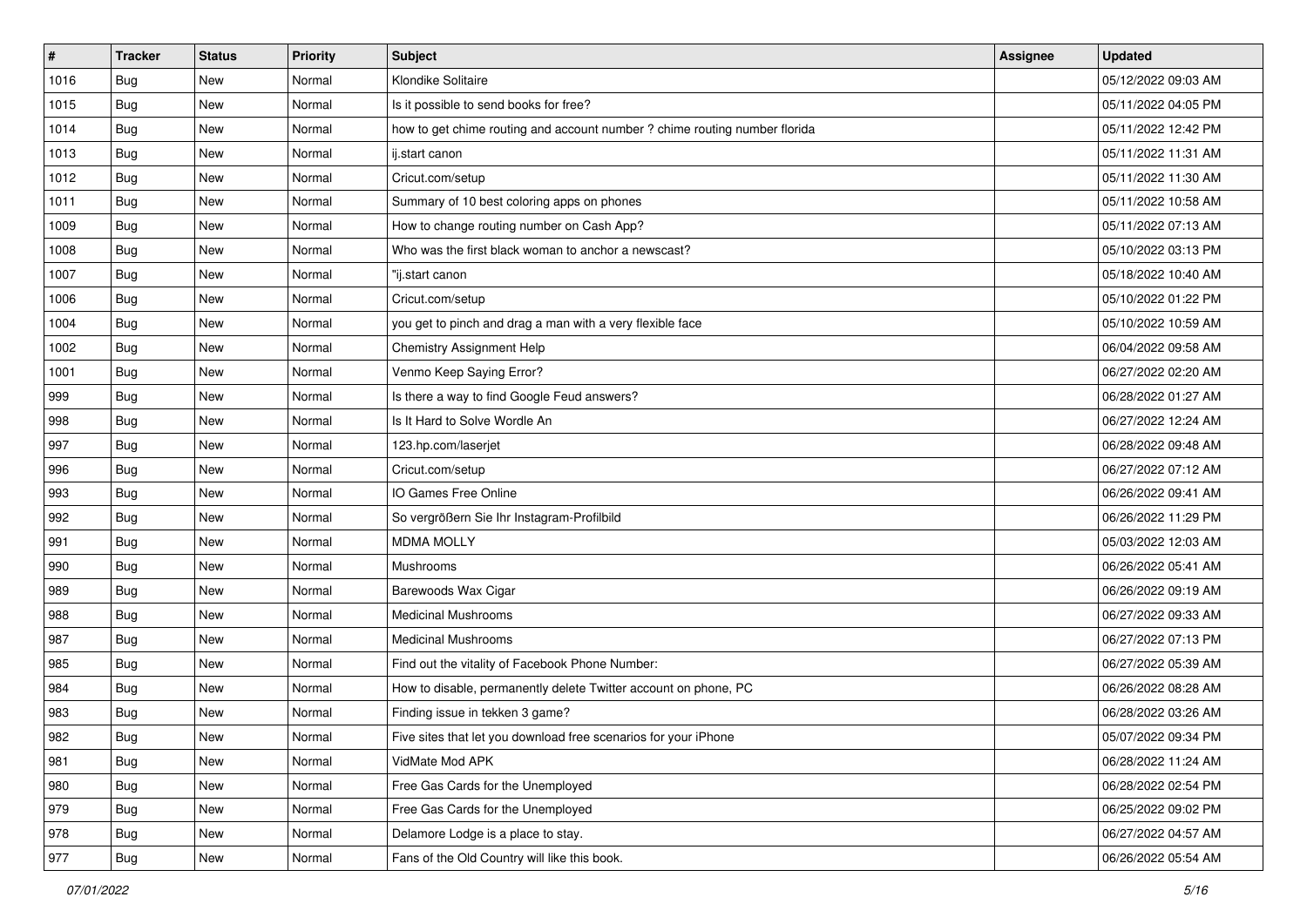| $\vert$ # | <b>Tracker</b> | <b>Status</b> | <b>Priority</b> | Subject                                                                                | Assignee | <b>Updated</b>      |
|-----------|----------------|---------------|-----------------|----------------------------------------------------------------------------------------|----------|---------------------|
| 975       | Bug            | New           | Normal          | Payback 2 Mod APK                                                                      |          | 05/05/2022 10:56 AM |
| 974       | Bug            | <b>New</b>    | Normal          | Watch NCAA Football Live Streaming Free                                                |          | 06/26/2022 05:33 PM |
| 972       | <b>Bug</b>     | New           | Normal          | How To Borrow Money From The Cash App? Get To Know About The Same                      |          | 04/25/2022 07:30 AM |
| 971       | <b>Bug</b>     | New           | Normal          | How Do I Check Balance On Cash App Card With Optimum Ease?                             |          | 06/27/2022 08:16 PM |
| 970       | Bug            | <b>New</b>    | Normal          | The Amount Of Time Does Cash App Direct Deposit Time Take?                             |          | 06/26/2022 07:32 PM |
| 969       | <b>Bug</b>     | New           | Normal          | Watch NCAA Football Live Match Free                                                    |          | 06/28/2022 01:31 PM |
| 966       | Bug            | <b>New</b>    | Normal          | How to Download the Filmes                                                             |          | 06/27/2022 03:25 AM |
| 965       | Bug            | New           | Normal          | Go with cash app customer service to know where I can load my cash app card            |          | 06/28/2022 04:30 AM |
| 964       | <b>Bug</b>     | <b>New</b>    | Normal          | Can I Fix Cash App Transfer Failed Issues By Adding Sufficient Funds?                  |          | 06/26/2022 07:21 AM |
| 962       | Bug            | <b>New</b>    | Normal          | Kostenlose Hörbücher                                                                   |          | 06/26/2022 10:45 PM |
| 961       | Bug            | New           | Normal          | TeaTv is an Android                                                                    |          | 06/26/2022 02:02 PM |
| 959       | Bug            | New           | Normal          | Get connected with cash app team-How to get money off cash app at walmart without card |          | 06/27/2022 08:52 AM |
| 958       | Bug            | New           | Normal          | Avail Cash app support service to know Sutton bank cash app number                     |          | 06/26/2022 08:46 AM |
| 957       | <b>Bug</b>     | New           | Normal          | From Where I Can Get Cheap Writing Services?                                           |          | 04/20/2022 05:06 AM |
| 956       | <b>Bug</b>     | <b>New</b>    | Normal          | <b>FNF Free Mods Online</b>                                                            |          | 06/25/2022 09:59 PM |
| 954       | Bug            | New           | Normal          | AZ Screen Recorder Mod                                                                 |          | 06/25/2022 11:24 PM |
| 953       | <b>Bug</b>     | <b>New</b>    | Normal          | Manga Dogs - Read Your Favorite Comics on Your Smartphone                              |          | 06/27/2022 03:53 PM |
| 952       | Bug            | <b>New</b>    | Normal          | Canon IJ Network Tool                                                                  |          | 06/26/2022 10:35 AM |
| 951       | <b>Bug</b>     | New           | Normal          | Canon.com/ijsetup                                                                      |          | 06/27/2022 07:56 PM |
| 950       | Bug            | <b>New</b>    | Normal          | ij.start canon                                                                         |          | 06/26/2022 04:35 AM |
| 949       | <b>Bug</b>     | New           | Normal          | <b>Educational Games</b>                                                               |          | 06/15/2022 09:11 PM |
| 948       | <b>Bug</b>     | <b>New</b>    | Normal          | Canon IJ Network Tool                                                                  |          | 06/27/2022 09:30 PM |
| 947       | Bug            | <b>New</b>    | Normal          | is Disney Now and Disney Plus different?                                               |          | 04/14/2022 09:53 AM |
| 946       | Bug            | New           | Normal          | What is Plex and Is Plex Legal?                                                        |          | 06/26/2022 05:23 AM |
| 945       | <b>Bug</b>     | New           | Normal          | TikTok 18 Mod Apk For Your Android                                                     |          | 04/13/2022 09:32 AM |
| 943       | <b>Bug</b>     | New           | Normal          | ij.start canon                                                                         |          | 04/13/2022 08:52 AM |
| 942       | <b>Bug</b>     | New           | Normal          | Canon IJ Network Tool                                                                  |          | 04/13/2022 08:45 AM |
| 941       | I Bug          | New           | Normal          | is Disney Now and Disney Plus different?                                               |          | 06/26/2022 12:10 PM |
| 940       | Bug            | New           | Normal          | What is Plex and Is Plex Legal?                                                        |          | 06/26/2022 04:50 PM |
| 935       | Bug            | New           | Normal          | MovieBox Pro Apk - Watch Movies and TV Shows on Your Android Phone                     |          | 06/26/2022 04:11 AM |
| 934       | Bug            | New           | Normal          | MovieBox Pro Apk - Watch Movies and TV Shows on Your Android Phone                     |          | 05/10/2022 11:01 AM |
| 933       | <b>Bug</b>     | New           | Normal          | How Can I Watch Movies on My Mobile Phone                                              |          | 06/24/2022 12:55 AM |
| 932       | Bug            | New           | Normal          | The best epic, long-playing PC games will consume days of your life.                   |          | 05/15/2022 07:44 PM |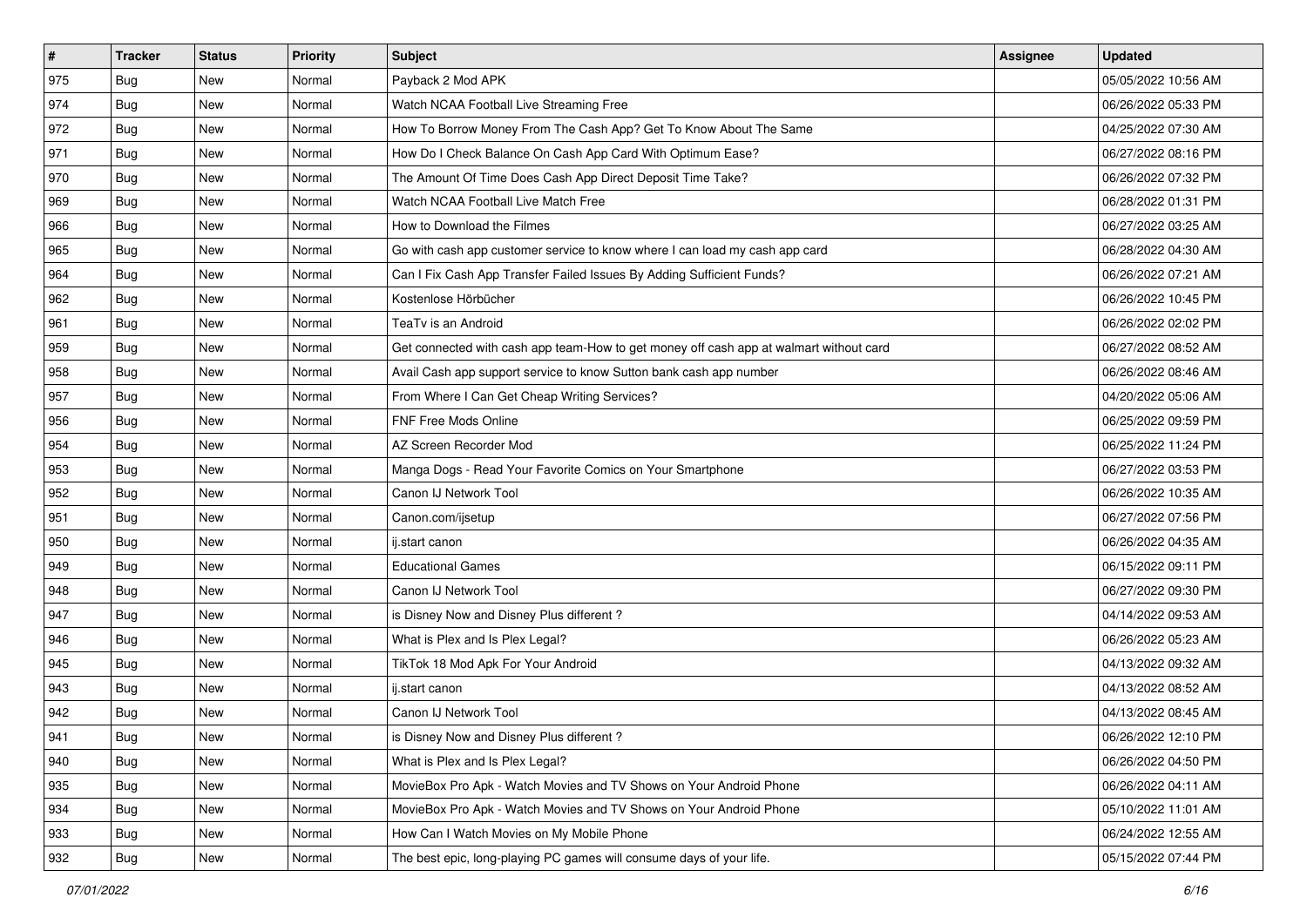| #   | <b>Tracker</b> | <b>Status</b> | <b>Priority</b> | <b>Subject</b>                                                                   | <b>Assignee</b> | <b>Updated</b>      |
|-----|----------------|---------------|-----------------|----------------------------------------------------------------------------------|-----------------|---------------------|
| 930 | Bug            | New           | Normal          | The best free games online                                                       |                 | 04/12/2022 09:05 AM |
| 929 | Bug            | New           | Normal          | Canon IJ Network Tool                                                            |                 | 04/12/2022 08:32 AM |
| 928 | <b>Bug</b>     | New           | Normal          | How Does Sutton Bank Cash App Customer Service Help In Answering Your Questions? |                 | 04/12/2022 11:36 AM |
| 926 | Bug            | New           | Normal          | tavor 7                                                                          |                 | 06/22/2022 05:08 PM |
| 925 | Bug            | <b>New</b>    | Normal          | tavor 7                                                                          |                 | 06/15/2022 03:45 AM |
| 924 | Bug            | New           | Normal          | buy tec 9                                                                        |                 | 04/11/2022 02:54 PM |
| 923 | Bug            | New           | Normal          | frenchies for sale                                                               |                 | 04/11/2022 02:35 PM |
| 922 | Bug            | <b>New</b>    | Normal          | Why Is The Need For Assignment Writing Services?                                 |                 | 06/29/2022 06:48 PM |
| 921 | Bug            | New           | Normal          | Canon IJ Network Tool                                                            |                 | 04/11/2022 09:00 AM |
| 920 | Bug            | New           | Normal          | Where I Can Get Essay Writing Services?                                          |                 | 04/11/2022 08:35 AM |
| 918 | Bug            | New           | Normal          | Antivirus for IOS                                                                |                 | 06/16/2022 10:36 PM |
| 917 | Bug            | New           | Normal          | Random Person Sent Me Money on Cash App-find solution?                           |                 | 04/09/2022 12:32 PM |
| 916 | <b>Bug</b>     | <b>New</b>    | Normal          | How long does it take to write a book?                                           |                 | 04/07/2022 12:15 PM |
| 915 | Bug            | New           | Normal          | Finance dissertation writing                                                     |                 | 04/07/2022 09:22 AM |
| 914 | Bug            | New           | Normal          | Wordle: how to play fashion games for free?                                      |                 | 04/07/2022 08:30 AM |
| 913 | <b>Bug</b>     | New           | Normal          | Canon IJ Network Tool                                                            |                 | 04/07/2022 06:21 AM |
| 912 | Bug            | New           | Normal          | Cuphead Mobile Game Review                                                       |                 | 06/09/2022 10:14 AM |
| 911 | Bug            | <b>New</b>    | Normal          | Aluminum Windows & Doors                                                         |                 | 04/06/2022 08:10 PM |
| 910 | Bug            | New           | Normal          | Each content looks unisize or not formated                                       |                 | 04/06/2022 11:21 AM |
| 909 | Bug            | New           | Normal          | Toca Life World APK                                                              |                 | 04/06/2022 04:52 AM |
| 908 | Bug            | <b>New</b>    | Normal          | Toca Life World APK                                                              |                 | 04/06/2022 03:18 AM |
| 907 | Bug            | New           | Normal          | Canon IJ Network Tool                                                            |                 | 04/04/2022 10:43 AM |
| 906 | Bug            | New           | Normal          | How To Change Cash App From Business To Personal Account For Any Reasons?        |                 | 04/04/2022 09:57 AM |
| 905 | Bug            | New           | Normal          | MINI MILITIA MOD APK                                                             |                 | 05/19/2022 01:54 PM |
| 898 | Bug            | New           | Normal          | Shadow Fight 2 Mod APK                                                           |                 | 04/02/2022 09:17 AM |
| 895 | Bug            | <b>New</b>    | Normal          | Cash App Scams                                                                   |                 | 06/18/2022 02:36 PM |
| 893 | <b>Bug</b>     | New           | Normal          | klingeltone                                                                      |                 | 04/13/2022 11:06 AM |
| 892 | <b>Bug</b>     | New           | Normal          | Good game                                                                        |                 | 04/01/2022 09:15 AM |
| 891 | Bug            | New           | Normal          | The most interesting game today, have you tried it?                              |                 | 04/01/2022 09:17 AM |
| 889 | Bug            | New           | Normal          | What is Plex and how it's work?                                                  |                 | 04/01/2022 09:14 AM |
| 888 | Bug            | New           | Normal          | Is the Fox News Channel on Roku free?                                            |                 | 06/28/2022 06:58 PM |
| 887 | Bug            | New           | Normal          | What is Plex and how it's work?                                                  |                 | 04/01/2022 09:16 AM |
| 886 | <b>Bug</b>     | New           | Normal          | Is the Fox News Channel on Roku free?                                            |                 | 06/28/2022 09:36 PM |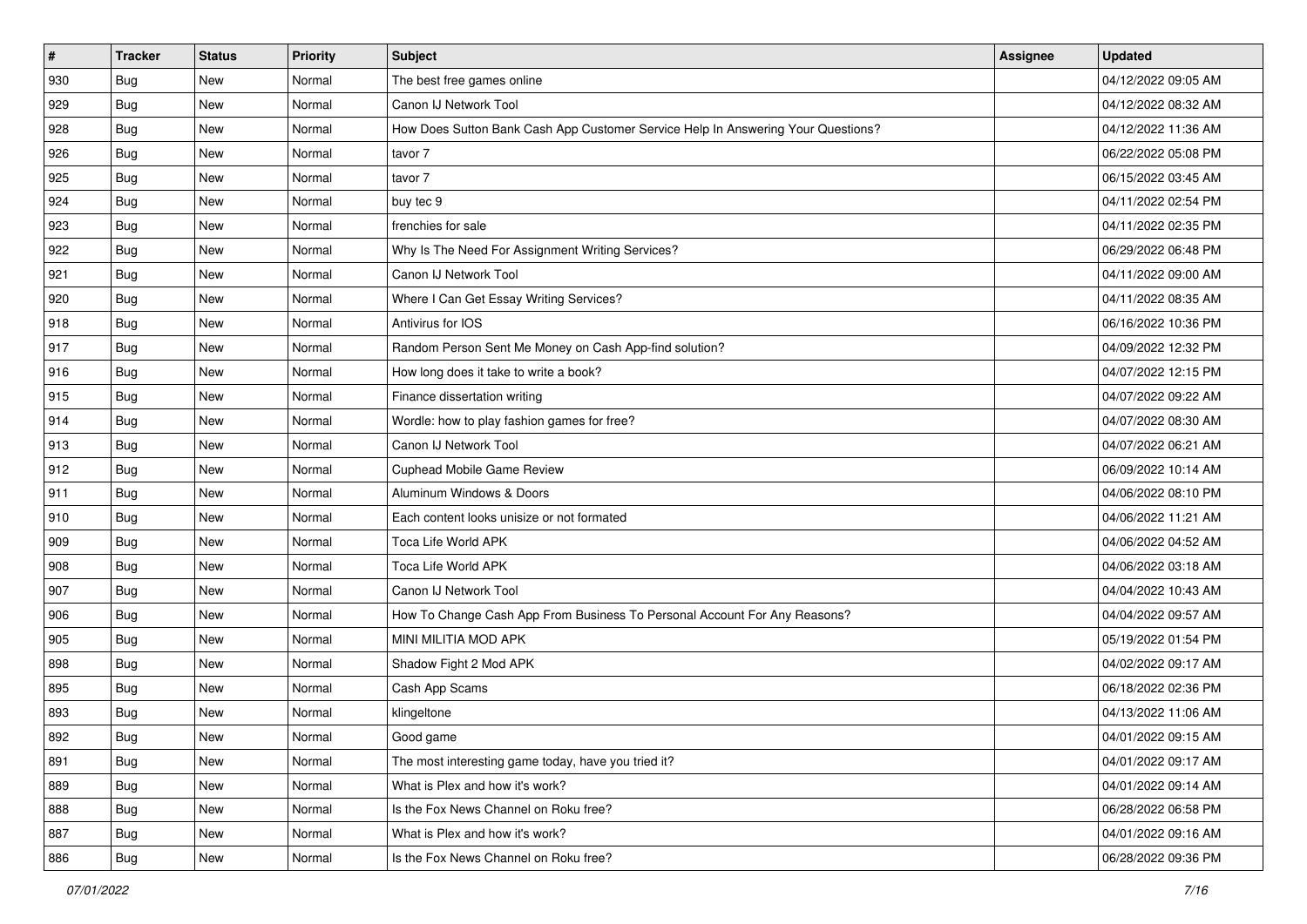| $\vert$ # | <b>Tracker</b> | <b>Status</b> | <b>Priority</b> | <b>Subject</b>                                                                   | <b>Assignee</b> | <b>Updated</b>      |
|-----------|----------------|---------------|-----------------|----------------------------------------------------------------------------------|-----------------|---------------------|
| 885       | <b>Bug</b>     | New           | Normal          | How to Install the Tele Latino App For Android                                   |                 | 03/28/2022 04:10 AM |
| 884       | Bug            | <b>New</b>    | Normal          | Why do Subway Surfers popular                                                    |                 | 04/01/2022 09:16 AM |
| 883       | Bug            | New           | Normal          | Langweilen Sie sich jemals bei der gleichen alten Schriftart auf Instagram?      |                 | 04/01/2022 09:16 AM |
| 882       | Bug            | New           | Normal          | How to change bank account on cash app?                                          |                 | 04/01/2022 09:16 AM |
| 880       | Bug            | New           | Normal          | Why do Subway Surfers popular                                                    |                 | 04/01/2022 09:16 AM |
| 878       | Bug            | New           | Normal          | Wie ist instazoom hilfreich beim Herunterladen von Instagram-Profilbildern       |                 | 04/08/2022 09:28 PM |
| 876       | Bug            | New           | Normal          | Download Full-Size Profile Pictures of Your Favorite Users With InstaDP          |                 | 04/01/2022 09:12 AM |
| 875       | Bug            | New           | Normal          | Red ball game                                                                    |                 | 04/01/2022 09:15 AM |
| 874       | <b>Bug</b>     | New           | Normal          | Cómo descargar Minecraft Apk                                                     |                 | 06/26/2022 08:01 AM |
| 873       | Bug            | <b>New</b>    | Normal          | Klingeltöne mp3                                                                  |                 | 04/13/2022 11:03 AM |
| 872       | <b>Bug</b>     | New           | Normal          | Poppy Playtime Horror Game Free                                                  |                 | 04/01/2022 09:11 AM |
| 870       | <b>Bug</b>     | New           | Normal          | Mahjong Solitaire                                                                |                 | 04/01/2022 09:12 AM |
| 869       | Bug            | New           | Normal          | Sonnerie Post Malone 2022                                                        |                 | 04/13/2022 11:05 AM |
| 865       | <b>Bug</b>     | New           | Normal          | Canon IJ Printer Utility                                                         |                 | 05/18/2022 07:24 PM |
| 864       | Bug            | <b>New</b>    | Normal          | Canon IJ Network Tool                                                            |                 | 04/01/2022 09:14 AM |
| 863       | Bug            | New           | Normal          | Canon IJ Network Tool                                                            |                 | 04/01/2022 09:12 AM |
| 862       | Bug            | New           | Normal          | none                                                                             |                 | 04/01/2022 09:11 AM |
| 859       | <b>Bug</b>     | New           | Normal          | Canon IJ Network Tool                                                            |                 | 04/01/2022 09:13 AM |
| 857       | <b>Bug</b>     | New           | Normal          | Welcome to the world of classic retro games                                      |                 | 04/01/2022 09:13 AM |
| 856       | <b>Bug</b>     | New           | Normal          | Online Classes Assistance Help For Student                                       |                 | 04/01/2022 09:13 AM |
| 855       | Bug            | New           | Normal          | Online Classes Assistance Help For Student                                       |                 | 04/01/2022 09:13 AM |
| 854       | <b>Bug</b>     | New           | Normal          | How To Resolve Password Problems Through Facebook Customer Service?              |                 | 04/09/2022 06:11 PM |
| 853       | Bug            | <b>New</b>    | Normal          | what is dr laser                                                                 |                 | 04/01/2022 09:13 AM |
| 852       | <b>Bug</b>     | New           | Normal          | How to cancel your French Bee flight within 24 hours?                            |                 | 04/01/2022 09:13 AM |
| 851       | <b>Bug</b>     | New           | Normal          | Laden Sie den kostenlosen MP3-Klingelton für Ihr Mobiltelefon herunter           |                 | 04/01/2022 09:14 AM |
| 850       | <b>Bug</b>     | New           | Normal          | Puppy Playtime APK Android                                                       |                 | 04/01/2022 09:14 AM |
| 849       | <b>Bug</b>     | <b>New</b>    | Normal          | FutEmax App Apk - Watch Soccer, Fantasy Football, And More On Your Mobile Device |                 | 04/01/2022 09:04 AM |
| 844       | I Bug          | New           | Normal          | To know Chime Routing Number call on the helpline number                         |                 | 04/01/2022 08:58 AM |
| 843       | Bug            | New           | Normal          | Canon IJ Network Tool                                                            |                 | 04/01/2022 08:58 AM |
| 842       | Bug            | New           | Normal          | Join the fun game                                                                |                 | 04/01/2022 08:58 AM |
| 841       | Bug            | New           | Normal          | How do I activate FOX NOW?                                                       |                 | 04/01/2022 08:58 AM |
| 840       | Bug            | New           | Normal          | Is Tubi really free and legal?                                                   |                 | 04/01/2022 08:58 AM |
| 839       | <b>Bug</b>     | New           | Normal          | How do I activate FOX NOW?                                                       |                 | 04/01/2022 08:58 AM |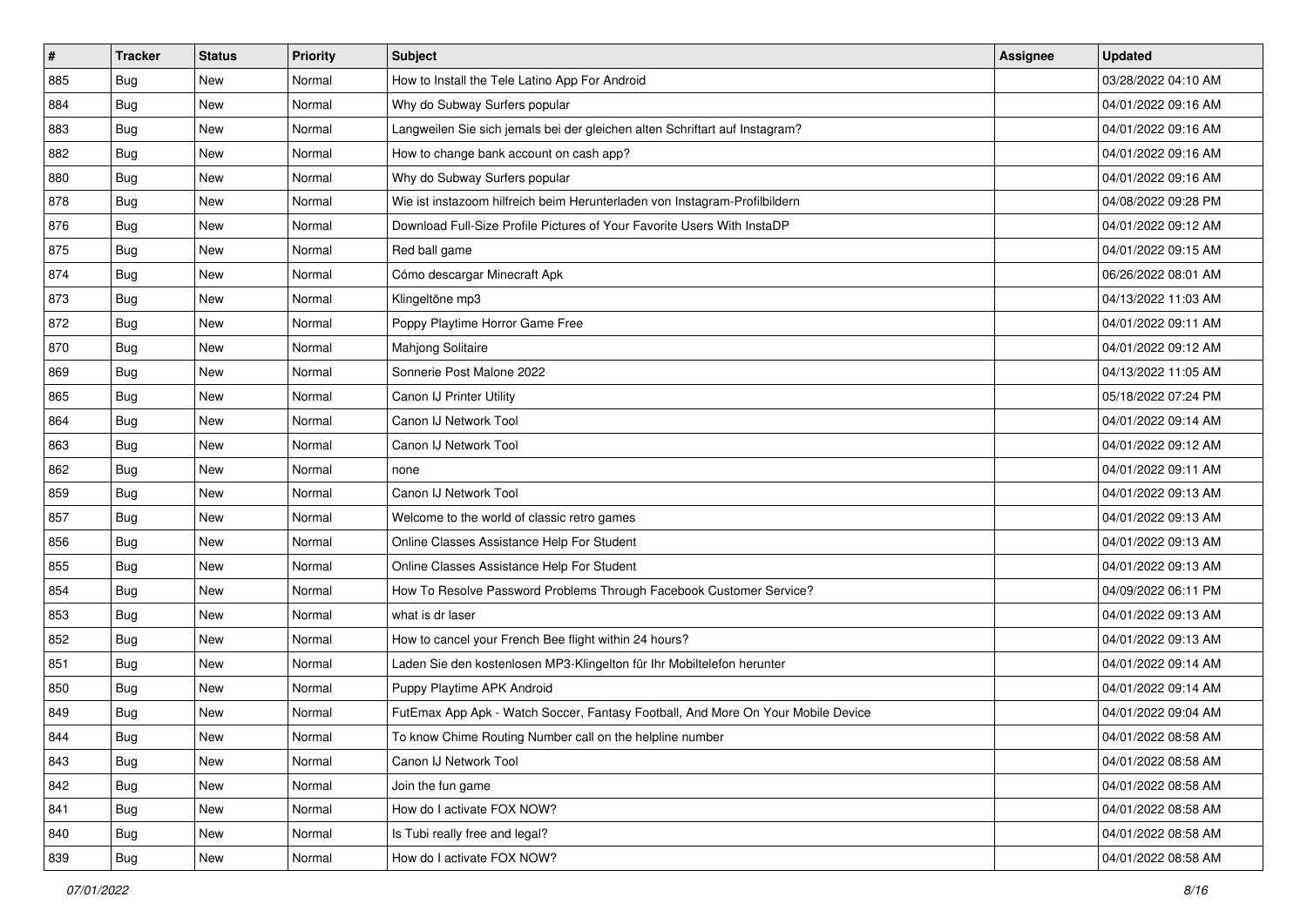| $\sharp$ | <b>Tracker</b> | <b>Status</b> | <b>Priority</b> | Subject                                                            | <b>Assignee</b> | <b>Updated</b>      |
|----------|----------------|---------------|-----------------|--------------------------------------------------------------------|-----------------|---------------------|
| 838      | Bug            | New           | Normal          | Celebrity Hunter Mod apk - Como instalá-lo                         |                 | 04/01/2022 08:58 AM |
| 836      | Bug            | <b>New</b>    | Normal          | What Is The Required Amount To Pay As Cash App Clearance Fee?      |                 | 04/01/2022 09:00 AM |
| 835      | <b>Bug</b>     | New           | Normal          | Build your strong army with Taming io                              |                 | 04/01/2022 08:59 AM |
| 834      | Bug            | New           | Normal          | Grasp the secret to relieve stress and fatigue                     |                 | 04/01/2022 08:57 AM |
| 833      | Bug            | <b>New</b>    | Normal          | Does Direct Deposit Hit Chime- seek Chime Customer Service         |                 | 04/01/2022 08:59 AM |
| 832      | <b>Bug</b>     | New           | Normal          | Choque Royale Mod Apk                                              |                 | 04/01/2022 08:59 AM |
| 831      | Bug            | New           | Normal          | Build and shoot                                                    |                 | 05/29/2022 04:47 PM |
| 830      | Bug            | New           | Normal          | Poppy Playtime APK                                                 |                 | 06/27/2022 10:31 PM |
| 828      | <b>Bug</b>     | New           | Normal          | Nursery management                                                 |                 | 06/28/2022 12:10 PM |
| 827      | Bug            | <b>New</b>    | Normal          | Come To Know The Required Steps To Unlock Cash App Account         |                 | 04/01/2022 08:59 AM |
| 826      | Bug            | New           | Normal          | How to Dowload MXL TV Premium                                      |                 | 05/26/2022 03:34 PM |
| 825      | Bug            | New           | Normal          | Lucky Patcher Download                                             |                 | 06/26/2022 06:09 PM |
| 822      | <b>Bug</b>     | New           | Normal          | Dowload Your Boyfriend Game                                        |                 | 06/28/2022 04:56 AM |
| 821      | Bug            | New           | Normal          | Nicoo - A Review of the Popular Battle Royale Game                 |                 | 06/28/2022 08:30 AM |
| 820      | Bug            | <b>New</b>    | Normal          | Metal Slug Apk para Android                                        |                 | 06/30/2022 07:20 AM |
| 819      | Bug            | New           | Normal          | Metal Slug Apk para Android                                        |                 | 06/27/2022 09:35 AM |
| 817      | Bug            | New           | Normal          | Pacman 30th Anniversary                                            |                 | 06/30/2022 02:02 PM |
| 816      | Bug            | <b>New</b>    | Normal          | Play Scribble io fun with everyone                                 |                 | 06/30/2022 07:38 PM |
| 811      | Bug            | New           | Normal          | Canon IJ Network Tool                                              |                 | 06/29/2022 10:59 PM |
| 809      | Bug            | New           | Normal          | Smash Karts - immerse yourself in the exciting race                |                 | 06/30/2022 02:36 PM |
| 808      | Bug            | New           | Normal          | Sinnvolle Guten-Morgen-Grüße                                       |                 | 07/01/2022 03:27 AM |
| 807      | Bug            | New           | Normal          | 1v1Battle is a strategic action 'Build and shoot' game             |                 | 06/27/2022 06:52 AM |
| 804      | Bug            | <b>New</b>    | Normal          | Review                                                             |                 | 06/29/2022 03:32 AM |
| 802      | Bug            | New           | Normal          | Who Is an ETL Engineer                                             |                 | 06/30/2022 03:33 PM |
| 801      | Bug            | New           | Normal          | Who Is an ETL Engineer                                             |                 | 06/30/2022 02:17 PM |
| 800      | <b>Bug</b>     | New           | Normal          | Who Is an ETL Engineer                                             |                 | 06/29/2022 08:54 AM |
| 799      | Bug            | New           | Normal          | Who Is an ETL Engineer                                             |                 | 06/29/2022 07:36 PM |
| 798      | <b>Bug</b>     | New           | Normal          | Who Is an ETL Engineer                                             |                 | 06/29/2022 02:44 AM |
| 796      | Bug            | New           | Normal          | How Does Cash App $++$ actually work and What is the process of it |                 | 06/29/2022 05:10 AM |
| 795      | Bug            | New           | Normal          | Drift Boss - Exciting Race                                         |                 | 06/26/2022 06:32 PM |
| 792      | Bug            | New           | Normal          | What is Google Camera Mod?                                         |                 | 06/27/2022 10:20 AM |
| 791      | <b>Bug</b>     | New           | Normal          | Samsnung TV Plus is not working                                    |                 | 04/01/2022 09:03 AM |
| 790      | <b>Bug</b>     | New           | Normal          | My app                                                             |                 | 04/01/2022 09:03 AM |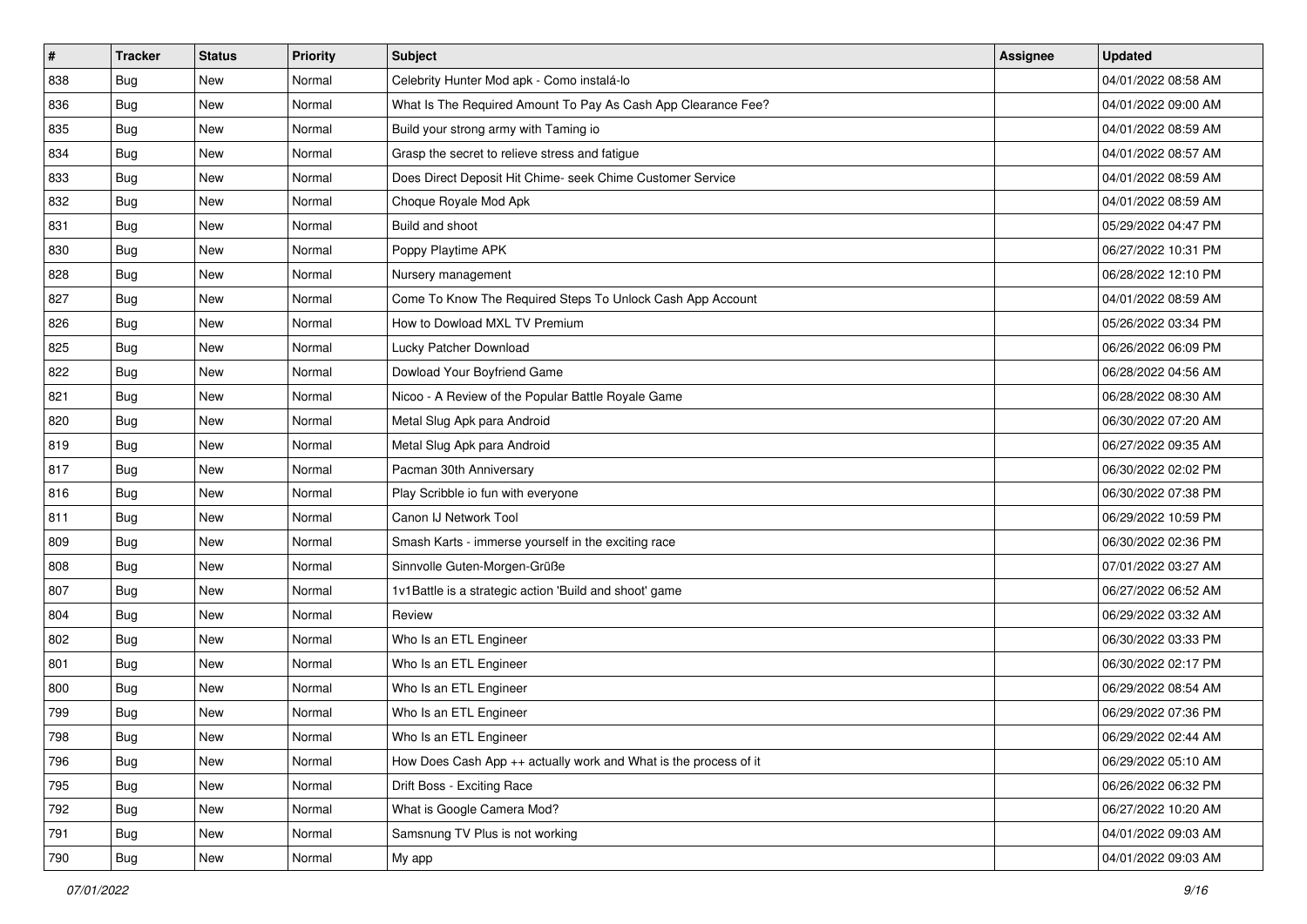| $\vert$ # | <b>Tracker</b> | <b>Status</b> | <b>Priority</b> | Subject                                                                       | <b>Assignee</b> | <b>Updated</b>      |
|-----------|----------------|---------------|-----------------|-------------------------------------------------------------------------------|-----------------|---------------------|
| 789       | <b>Bug</b>     | New           | Normal          | Full version                                                                  |                 | 06/30/2022 06:23 PM |
| 788       | Bug            | New           | Normal          | Intro Maker Mod APK                                                           |                 | 06/29/2022 09:13 PM |
| 787       | Bug            | New           | Normal          | <b>Assured Assignment Help</b>                                                |                 | 06/29/2022 09:56 AM |
| 786       | <b>Bug</b>     | New           | Normal          | Best Assignment Help in Australia & UK                                        |                 | 06/30/2022 09:58 PM |
| 785       | Bug            | <b>New</b>    | Normal          | How To Get Money Off Cash App Without Card Or With A Card?                    |                 | 06/28/2022 11:35 AM |
| 784       | <b>Bug</b>     | New           | Normal          | How To Add Money On Cash App Card And Check The Funds?                        |                 | 06/30/2022 05:09 PM |
| 783       | <b>Bug</b>     | New           | Normal          | How Do I Determine The Reasons And Solutions To Fix Cash App Transfer Failed? |                 | 06/29/2022 01:42 PM |
| 782       | <b>Bug</b>     | New           | Normal          | Comment faire une sonnerie téléphonique                                       |                 | 06/29/2022 04:47 PM |
| 781       | <b>Bug</b>     | <b>New</b>    | Normal          | Free Whatsapp Group to Join                                                   |                 | 06/30/2022 04:23 PM |
| 777       | Bug            | <b>New</b>    | Normal          | Obtain driving instructions using Google Maps.                                |                 | 06/30/2022 10:40 AM |
| 776       | Bug            | New           | Normal          | Wibargain                                                                     |                 | 06/30/2022 06:22 PM |
| 775       | Bug            | New           | Normal          | cash app                                                                      |                 | 02/14/2022 08:20 AM |
| 774       | <b>Bug</b>     | New           | Normal          | Follow proper initiatives                                                     |                 | 06/29/2022 12:34 PM |
| 773       | <b>Bug</b>     | New           | Normal          | Spades - Play online free                                                     |                 | 06/30/2022 04:59 PM |
| 772       | <b>Bug</b>     | New           | Normal          | united airlines baggage policy                                                |                 | 06/29/2022 03:40 PM |
| 771       | Bug            | New           | Normal          | united airlines baggage policy                                                |                 | 06/29/2022 05:39 PM |
| 770       | <b>Bug</b>     | New           | Normal          | Canon IJ Network Tool                                                         |                 | 06/29/2022 04:48 AM |
| 769       | Bug            | New           | Normal          | check my cash app                                                             |                 | 06/30/2022 07:46 PM |
| 768       | <b>Bug</b>     | New           | Normal          | Where can you buy best jackets online?                                        |                 | 06/26/2022 01:50 PM |
| 767       | Bug            | New           | Normal          | apkmod                                                                        |                 | 06/29/2022 06:15 PM |
| 766       | Bug            | New           | Normal          | Pobreflix Mod APK Review                                                      |                 | 06/29/2022 10:55 PM |
| 765       | <b>Bug</b>     | <b>New</b>    | Normal          | Follow proper initiatives to check my cash app                                |                 | 07/01/2022 01:38 AM |
| 764       | Bug            | <b>New</b>    | Normal          | What is available to see what I can watch HBO Max?                            |                 | 06/29/2022 08:50 PM |
| 762       | Bug            | New           | Normal          | How To Add Money To A Cash App Card If Struggling With Low Amount?            |                 | 06/29/2022 10:53 AM |
| 760       | <b>Bug</b>     | New           | Normal          | apkmod                                                                        |                 | 06/27/2022 04:13 PM |
| 758       | <b>Bug</b>     | New           | Normal          | How Do I Study Consistently For Hours?                                        |                 | 06/27/2022 12:49 AM |
| 757       | <b>Bug</b>     | New           | Normal          | Why Is Issue of Car Maintenance so Famous for the Consumers?                  |                 | 04/01/2022 09:01 AM |
| 754       | i Bug          | New           | Normal          | Cómo descargar tonos gratis de teléfono celular                               |                 | 06/26/2022 01:56 PM |
| 753       | Bug            | New           | Normal          | onlineessaygrader                                                             |                 | 06/28/2022 05:55 AM |
| 752       | Bug            | New           | Normal          | Plagerism checker                                                             |                 | 06/26/2022 06:33 PM |
| 750       | Bug            | New           | Normal          | Create a Report Template                                                      |                 | 06/26/2022 04:27 PM |
| 749       | <b>Bug</b>     | New           | Normal          | The Best Bubble Shooter Game for Android                                      |                 | 06/26/2022 12:12 PM |
| 748       | <b>Bug</b>     | New           | Normal          | Il y a quelques façons d'obtenir des sonneries gratuites pour votre iPhone    |                 | 06/26/2022 11:24 PM |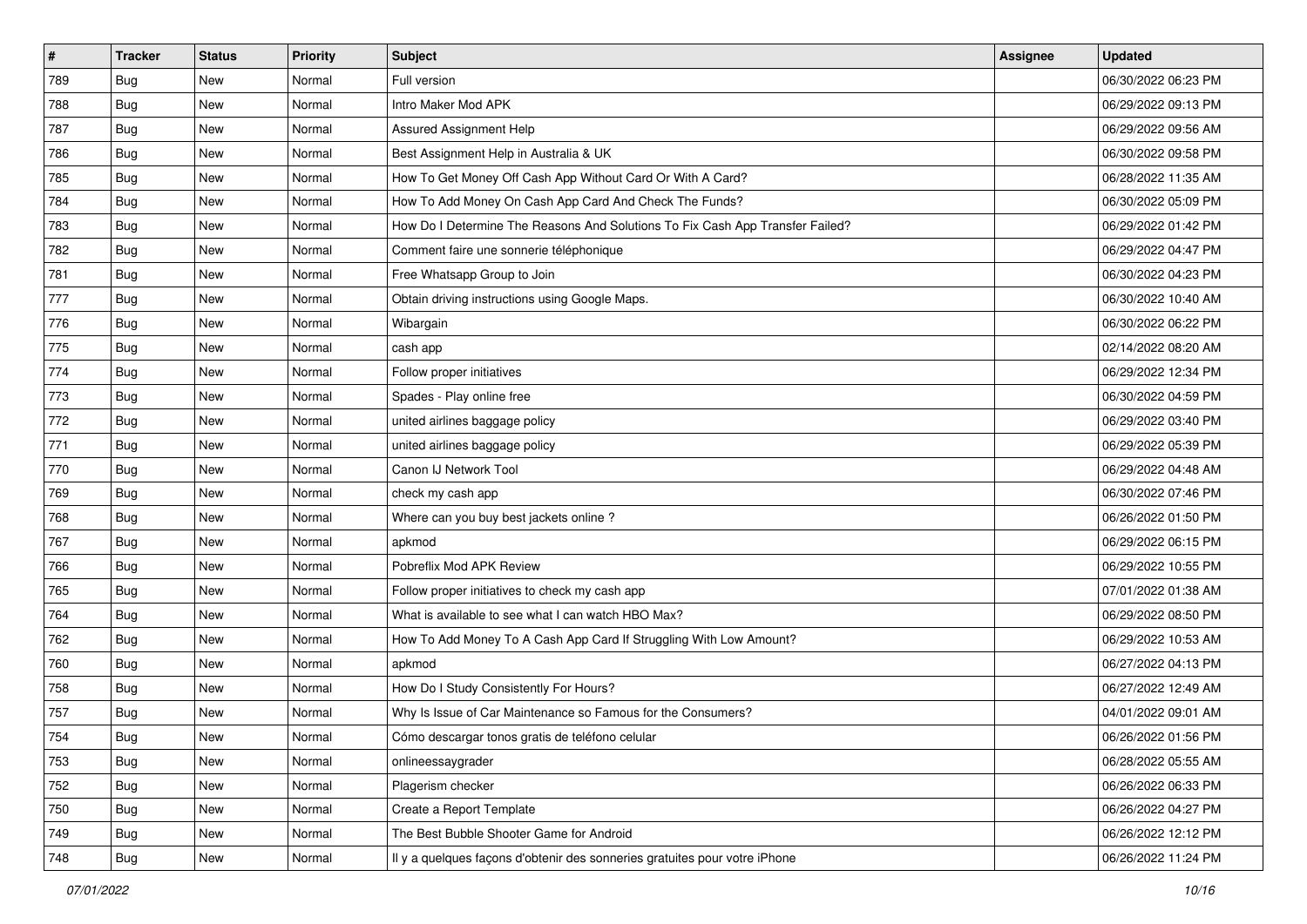| $\sharp$ | <b>Tracker</b> | <b>Status</b> | Priority | <b>Subject</b>                                                                                      | <b>Assignee</b> | <b>Updated</b>      |
|----------|----------------|---------------|----------|-----------------------------------------------------------------------------------------------------|-----------------|---------------------|
| 747      | <b>Bug</b>     | New           | Normal   | How to Install Tyflex Plus on Your Android Device                                                   |                 | 06/26/2022 08:16 AM |
| 744      | <b>Bug</b>     | New           | Normal   | <b>Pixel Survive</b>                                                                                |                 | 06/28/2022 05:13 AM |
| 743      | Bug            | New           | Normal   | They promote 'pixel art' contests and a 'game jam' related to the work and figure of Carlos Casares |                 | 06/28/2022 12:04 PM |
| 742      | Bug            | New           | Normal   | How Long Does Cash App Support Take To Respond For A Better Support?                                |                 | 06/25/2022 11:00 PM |
| 741      | <b>Bug</b>     | New           | Normal   | <b>Blockchain Technology Solutions</b>                                                              |                 | 06/26/2022 02:19 AM |
| 739      | <b>Bug</b>     | New           | Normal   | law dissertation help                                                                               |                 | 06/27/2022 06:12 PM |
| 738      | Bug            | New           | Normal   | How Much Amount Do I Get Using The Referral Code For Cash App?                                      |                 | 06/27/2022 03:58 PM |
| 737      | <b>Bug</b>     | New           | Normal   | How Do I Talk To A Live Person At Facebook If Anything Is Doubtful?                                 |                 | 06/27/2022 09:59 PM |
| 736      | <b>Bug</b>     | New           | Normal   | I Want to Edit in My Website (transfer-factor.net) Unfortunately, Unable to Edit It                 |                 | 06/24/2022 07:32 AM |
| 735      | Bug            | New           | Normal   | A quick fix of how to get money back from cash app stocks                                           |                 | 07/01/2022 03:47 AM |
| 734      | Bug            | New           | Normal   | DR. STRANGE: Multiverse of Scheduling Madness!                                                      |                 | 06/28/2022 07:07 AM |
| 733      | Bug            | New           | Normal   | How does one go about getting a book deal?                                                          |                 | 06/28/2022 06:35 PM |
| 732      | Bug            | New           | Normal   | Get rectifications steps about why cash app transfer failed                                         |                 | 06/26/2022 03:28 PM |
| 731      | <b>Bug</b>     | New           | Normal   | Avail Of Cash App Customer Service If Unable To Down Cash App Mobile App?                           |                 | 06/25/2022 08:36 PM |
| 730      | Bug            | New           | Normal   | Canon IJ Network Tool                                                                               |                 | 06/26/2022 05:51 PM |
| 729      | Bug            | New           | Normal   | Canon IJ Network Tool                                                                               |                 | 06/28/2022 01:10 PM |
| 728      | Bug            | New           | Normal   | Will Cash App refund money if scammed? Hitches With Optimum Ease                                    |                 | 06/26/2022 06:15 AM |
| 726      | Bug            | <b>New</b>    | Normal   | Mobile Application Development Services                                                             |                 | 06/30/2022 08:49 PM |
| 724      | <b>Bug</b>     | New           | Normal   | Dial Chime Customer support number for a quick response                                             |                 | 07/01/2022 01:19 AM |
| 721      | <b>Bug</b>     | New           | Normal   | Cómo instalar un Mod Apk                                                                            |                 | 06/30/2022 02:08 AM |
| 720      | Bug            | New           | Normal   | How does Cash App Phone Number provide a quick treatment?                                           |                 | 07/01/2022 05:38 AM |
| 719      | <b>Bug</b>     | New           | Normal   | How Do I Send \$5000 Through Cash App Account With Ease?                                            |                 | 06/29/2022 10:15 PM |
| 717      | Bug            | New           | Normal   | Disney Plus Apk - Watch Movies and TV Shows on Your Device                                          |                 | 06/29/2022 03:10 PM |
| 716      | <b>Bug</b>     | New           | Normal   | La celebración de un BabyShower.                                                                    |                 | 06/27/2022 12:29 PM |
| 715      | Bug            | New           | Normal   | Puppy Playtime Descargar gratis                                                                     |                 | 07/01/2022 03:28 AM |
| 714      | Bug            | New           | Normal   | Cuevana 3 Premium - Enjoy Your Favorite Movies and TV Shows on Your Smart TV                        |                 | 06/27/2022 11:43 PM |
| 712      | <b>Bug</b>     | New           | Normal   | Tips and Tricks                                                                                     |                 | 06/29/2022 07:26 PM |
| 711      | <b>Bug</b>     | New           | Normal   | Human Fall Flat Apk Download                                                                        |                 | 07/01/2022 01:14 AM |
| 710      | Bug            | New           | Normal   | Take Necessary Assistance If You Are Unable Activate Cash App Card                                  |                 | 06/25/2022 09:26 PM |
| 709      | Bug            | New           | Normal   | How To Load Cash App Card At Walmart Without Having To Face Any Hassle?                             |                 | 06/29/2022 03:26 AM |
| 708      | <b>Bug</b>     | New           | Normal   | Efficient ways to proceed with the cash app dispute process?                                        |                 | 06/29/2022 10:24 AM |
| 706      | Bug            | New           | Normal   | How Can You Cancel A Cash App Payment Without Any Prior Information?                                |                 | 06/26/2022 09:13 AM |
| 705      | <b>Bug</b>     | New           | Normal   | wuxiaworld                                                                                          |                 | 06/29/2022 11:42 PM |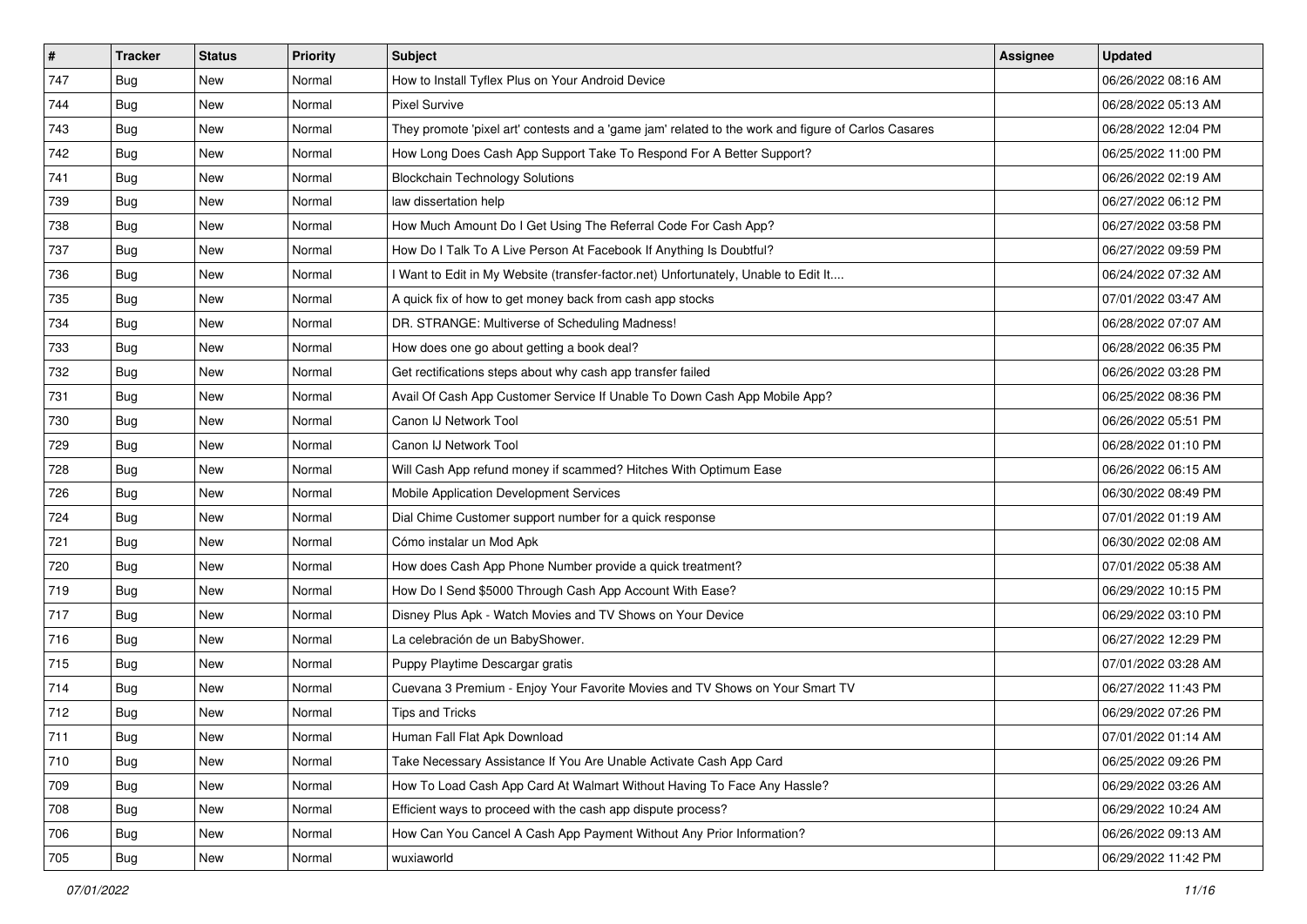| $\sharp$ | <b>Tracker</b> | <b>Status</b> | <b>Priority</b> | Subject                                                               | <b>Assignee</b> | <b>Updated</b>      |
|----------|----------------|---------------|-----------------|-----------------------------------------------------------------------|-----------------|---------------------|
| 704      | <b>Bug</b>     | New           | Normal          | Reach support team of Chime Customer Service for instant help         |                 | 06/29/2022 05:49 AM |
| 703      | Bug            | <b>New</b>    | Normal          | For real-time help, dial Facebook customer service number             |                 | 07/01/2022 05:09 AM |
| 702      | <b>Bug</b>     | New           | Normal          | Avail Chime Customer Service to know How To Get Chime Bank Statement  |                 | 06/28/2022 04:58 AM |
| 701      | Bug            | New           | Normal          | Why Law Essay Helper UK is Necessary?                                 |                 | 06/29/2022 06:29 PM |
| 700      | Bug            | <b>New</b>    | Normal          | Cómo descargar Poppy Playtime                                         |                 | 04/01/2022 09:30 AM |
| 699      | <b>Bug</b>     | New           | Normal          | Would you be able to utilize Cash App Twitch?                         |                 | 07/01/2022 03:47 AM |
| 697      | Bug            | New           | Normal          | How to Descargar Pura TV For Android                                  |                 | 06/30/2022 08:48 PM |
| 696      | Bug            | New           | Normal          | How to Install the TuMangaOnline App                                  |                 | 07/01/2022 03:37 AM |
| 695      | <b>Bug</b>     | New           | Normal          | Refer Listas IPTV Apk                                                 |                 | 06/29/2022 06:50 AM |
| 692      | Bug            | <b>New</b>    | Normal          | Esports 888b                                                          |                 | 06/12/2022 10:04 AM |
| 691      | Bug            | New           | Normal          | tea garden dublin                                                     |                 | 04/01/2022 09:31 AM |
| 690      | <b>Bug</b>     | New           | Normal          | campervan hire                                                        |                 | 06/28/2022 11:55 AM |
| 689      | <b>Bug</b>     | New           | Normal          | How to use twitch.tv/activate?                                        |                 | 07/01/2022 03:30 AM |
| 688      | Bug            | New           | Normal          | How to use twitch.tv/activate?                                        |                 | 06/24/2022 04:16 AM |
| 687      | Bug            | New           | Normal          | How to use twitch.tv/activate?                                        |                 | 06/30/2022 09:20 AM |
| 686      | <b>Bug</b>     | New           | Normal          | Welcome To The Most Demandable Mahipalpur Escorts Agency              |                 | 06/27/2022 03:45 PM |
| 684      | <b>Bug</b>     | New           | Normal          | Difference between paper map and online map                           |                 | 06/30/2022 09:41 PM |
| 682      | Bug            | <b>New</b>    | Normal          | Does Facebook customer service live chat allow to speak with someone? |                 | 06/29/2022 09:56 AM |
| 679      | <b>Bug</b>     | New           | Normal          | Word Finder helps you to play word games better                       |                 | 04/01/2022 09:34 AM |
| 678      | <b>Bug</b>     | New           | Normal          | How to be a winner in buidnow gg                                      |                 | 06/29/2022 06:31 PM |
| 677      | Bug            | New           | Normal          | Logo Design Services Near Me                                          |                 | 06/29/2022 11:58 AM |
| 676      | <b>Bug</b>     | New           | Normal          | Does Facebook customer service live chat allow to speak with someone? |                 | 04/01/2022 09:39 AM |
| 675      | Bug            | <b>New</b>    | Normal          | What Are Smart Tactics To Fix Cash App Transfer Failed Hurdles?       |                 | 06/27/2022 09:51 AM |
| 673      | Bug            | New           | Normal          | Learn the basics of pixel art - Clear grid                            |                 | 06/29/2022 09:44 AM |
| 672      | Bug            | New           | Normal          | The easiest way to delete ringtones on iPhone                         |                 | 07/01/2022 01:31 AM |
| 670      | <b>Bug</b>     | New           | Normal          | JTWhatsApp Apk - The New and Improved WhatsApp                        |                 | 06/28/2022 12:32 PM |
| 668      | Bug            | New           | Normal          | Get to know Cash App Refund Process here                              |                 | 06/29/2022 07:21 AM |
| 667      | <b>Bug</b>     | New           | Normal          | What Is a Ringtone?                                                   |                 | 07/01/2022 05:13 AM |
| 666      | Bug            | New           | Normal          | 470+ pages à colorier de Noël                                         |                 | 06/30/2022 02:42 PM |
| 664      | Bug            | New           | Normal          | Tea TV Apk Download - The Best Way to Watch Movies Offline            |                 | 06/29/2022 11:00 PM |
| 662      | <b>Bug</b>     | New           | Normal          | Oreo TV Download - The Easiest Way to Watch Live TV                   |                 | 06/29/2022 08:19 PM |
| 661      | Bug            | New           | Normal          | Turbo VPN MOD APK Download                                            |                 | 06/29/2022 11:57 AM |
| 660      | <b>Bug</b>     | New           | Normal          | Anchovies Nutrition Facts And Health Benefits                         |                 | 04/01/2022 09:40 AM |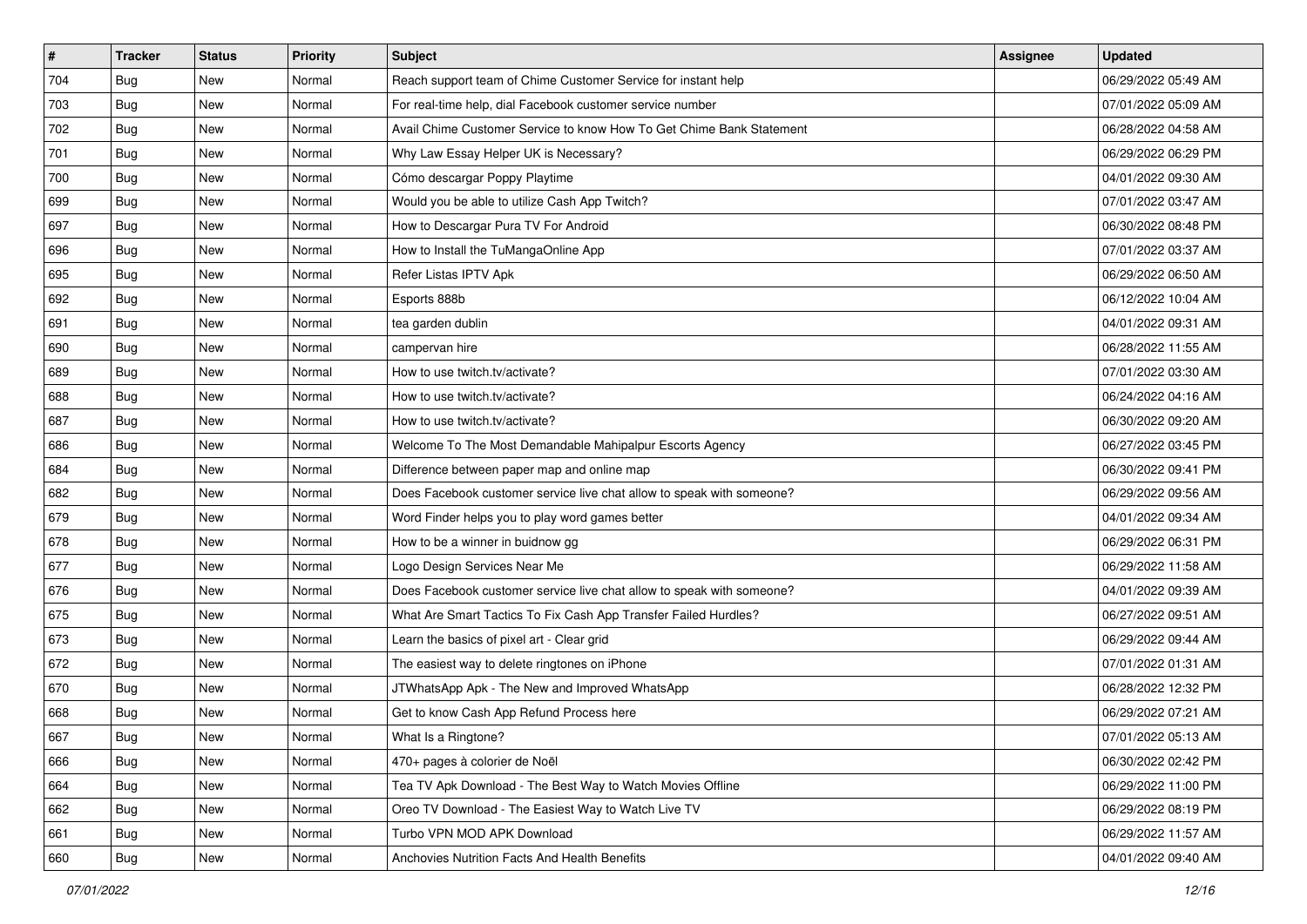| #   | <b>Tracker</b> | <b>Status</b> | Priority | Subject                                                                          | <b>Assignee</b> | <b>Updated</b>      |
|-----|----------------|---------------|----------|----------------------------------------------------------------------------------|-----------------|---------------------|
| 659 | <b>Bug</b>     | New           | Normal   | Olive Oil Properties And Health Benefits                                         |                 | 06/29/2022 11:15 AM |
| 658 | Bug            | <b>New</b>    | Normal   | Watermelon Nutrition Facts And Health Benefits                                   |                 | 06/29/2022 06:46 PM |
| 657 | <b>Bug</b>     | New           | Normal   | Coconut Nutrition Facts And Health Benefits                                      |                 | 06/29/2022 05:05 PM |
| 656 | <b>Bug</b>     | New           | Normal   | Kiwi Nutrition Facts And Health Benefits                                         |                 | 07/01/2022 01:41 AM |
| 655 | Bug            | <b>New</b>    | Normal   | <b>Eggplant Health Benefits</b>                                                  |                 | 06/29/2022 08:18 AM |
| 653 | <b>Bug</b>     | New           | Normal   | Jujube (Jinjoles): Properties And Health Benefits                                |                 | 07/01/2022 06:20 AM |
| 652 | Bug            | <b>New</b>    | Normal   | Sesame Health Benefits                                                           |                 | 06/29/2022 07:46 PM |
| 651 | Bug            | New           | Normal   | Salmon Health Benefits                                                           |                 | 06/30/2022 09:49 PM |
| 650 | Bug            | New           | Normal   | <b>Cherries Health Benefits</b>                                                  |                 | 06/29/2022 11:13 AM |
| 645 | <b>Bug</b>     | <b>New</b>    | Normal   | thong tin chinh xac nhat hom nay                                                 |                 | 06/30/2022 07:09 PM |
| 644 | Bug            | New           | Normal   | <b>TeaTV App Review</b>                                                          |                 | 06/27/2022 11:47 AM |
| 643 | <b>Bug</b>     | New           | Normal   | Oreo TV Apk Download                                                             |                 | 06/30/2022 09:00 PM |
| 642 | <b>Bug</b>     | New           | Normal   | thong tin thoi tiet ngay hom nay                                                 |                 | 06/29/2022 07:52 PM |
| 641 | Bug            | <b>New</b>    | Normal   | Get Best Economics Dissertation Writing Service                                  |                 | 06/25/2022 10:04 AM |
| 640 | Bug            | <b>New</b>    | Normal   | play game with me                                                                |                 | 06/28/2022 06:33 AM |
| 639 | <b>Bug</b>     | New           | Normal   | thong tin chinh xac                                                              |                 | 06/29/2022 02:44 AM |
| 638 | <b>Bug</b>     | New           | Normal   | Run 3 game                                                                       |                 | 07/01/2022 04:02 AM |
| 636 | Bug            | <b>New</b>    | Normal   | What is the most popular furniture color?                                        |                 | 06/25/2022 04:57 PM |
| 635 | Bug            | <b>New</b>    | Normal   | Buy Steroids Online with OurMedicnes.com   Best Quality Steroids                 |                 | 07/01/2022 04:55 AM |
| 634 | Bug            | New           | Normal   | Buy Vidalista Tablets (Tadalafil) at [\$25 OFF + Free Shipping] Vidalistatablets |                 | 06/29/2022 02:25 AM |
| 633 | Bug            | New           | Normal   | How i can i solve my issue                                                       |                 | 04/01/2022 09:38 AM |
| 632 | Bug            | New           | Normal   | CheapestMedsShop   100% Safe Medicines Online in UK & AUS.                       |                 | 06/28/2022 09:52 AM |
| 631 | Bug            | <b>New</b>    | Normal   | How Can I Load Cash App Card at Walmart straight away?                           |                 | 06/26/2022 04:07 PM |
| 630 | Bug            | New           | Normal   | How Can I Load Cash App Card at Walmart straight away?                           |                 | 06/26/2022 12:04 AM |
| 629 | <b>Bug</b>     | New           | Normal   | How Can I Load Cash App Card at Walmart straight away?                           |                 | 06/28/2022 06:07 AM |
| 628 | <b>Bug</b>     | New           | Normal   | CV reviewing services!                                                           |                 | 06/29/2022 05:09 PM |
| 627 | Bug            | New           | Normal   | <b>HELO</b>                                                                      |                 | 06/30/2022 04:03 PM |
| 625 | <b>Bug</b>     | New           | Normal   | The best free online driving directions tool                                     |                 | 04/01/2022 09:28 AM |
| 624 | Bug            | New           | Normal   | Use go with the Driving Directions for your go                                   |                 | 06/29/2022 05:22 PM |
| 623 | Bug            | New           | Normal   | Listen to online radio stations for mobile phones                                |                 | 06/29/2022 11:19 PM |
| 622 | Bug            | New           | Normal   | CheapestMedsShop   100% Safe Medicines Online in UK & AUS.                       |                 | 06/29/2022 10:10 PM |
| 621 | Bug            | New           | Normal   | Buy All Modafinil & Armodafinil Tablets @Buy Modafinil US                        |                 | 06/28/2022 06:49 AM |
| 620 | <b>Bug</b>     | New           | Normal   | Viagra Meds: Fastest & Quick Delivery On Your Doorstep - USA                     |                 | 06/28/2022 04:33 AM |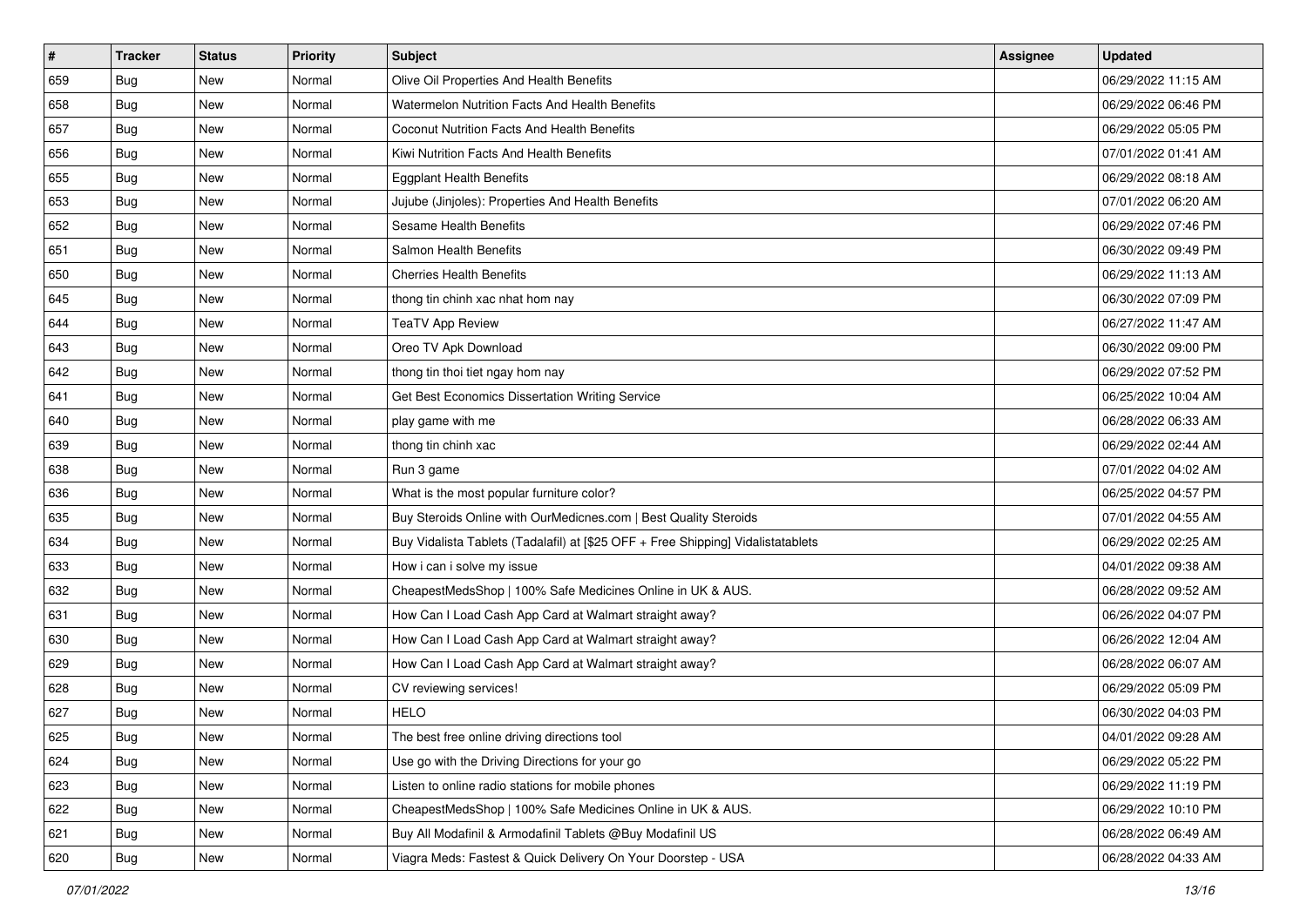| $\vert$ # | <b>Tracker</b> | <b>Status</b> | Priority | <b>Subject</b>                                                                                                                                                                                                                                                        | Assignee | <b>Updated</b>      |
|-----------|----------------|---------------|----------|-----------------------------------------------------------------------------------------------------------------------------------------------------------------------------------------------------------------------------------------------------------------------|----------|---------------------|
| 619       | <b>Bug</b>     | New           | Normal   | Online Trusted Medicine Store in US for Health - Genericmedsupply                                                                                                                                                                                                     |          | 07/01/2022 05:04 AM |
| 618       | Bug            | New           | Normal   | Buy Steroids Online with OurMedicnes.com   Best Quality Steroids                                                                                                                                                                                                      |          | 06/29/2022 10:57 AM |
| 617       | <b>Bug</b>     | New           | Normal   | Buy Vidalista Tablets (Tadalafil) at [\$25 OFF + Free Shipping] Vidalistatablets                                                                                                                                                                                      |          | 06/28/2022 03:33 AM |
| 616       | <b>Bug</b>     | <b>New</b>    | Normal   | Buy Anavar Tablets   Anavar For Sale in USA, UK & Australia                                                                                                                                                                                                           |          | 06/29/2022 07:00 PM |
| 615       | Bug            | <b>New</b>    | Normal   | CheapestMedsShop   100% Safe Medicines Online in USA UK & AUS.                                                                                                                                                                                                        |          | 06/29/2022 07:03 AM |
| 614       | <b>Bug</b>     | New           | Normal   | Como baixar o MOD APK no celular                                                                                                                                                                                                                                      |          | 06/29/2022 02:22 AM |
| 613       | Bug            | New           | Normal   | Buy Aspadol 100mg Tab Online in US, UK, AU   Erospharmacy                                                                                                                                                                                                             |          | 06/29/2022 07:00 AM |
| 612       | <b>Bug</b>     | New           | Normal   | <b>Luxury Slingshot Rental</b>                                                                                                                                                                                                                                        |          | 06/29/2022 12:15 PM |
| 607       | <b>Bug</b>     | New           | Normal   | Vex 5                                                                                                                                                                                                                                                                 |          | 06/27/2022 11:24 PM |
| 604       | Bug            | <b>New</b>    | Normal   | Idle Game Online                                                                                                                                                                                                                                                      |          | 06/29/2022 09:21 PM |
| 603       | Bug            | New           | Normal   | Premiere gratuito da lista de IPTV                                                                                                                                                                                                                                    |          | 06/29/2022 08:40 PM |
| 600       | <b>Bug</b>     | New           | Normal   | Play Store Pro                                                                                                                                                                                                                                                        |          | 06/27/2022 09:43 PM |
| 599       | <b>Bug</b>     | New           | Normal   | Do you know how to delete cash app account from your computer?                                                                                                                                                                                                        |          | 06/29/2022 01:49 PM |
| 598       | Bug            | New           | Normal   | Universo s / f Download                                                                                                                                                                                                                                               |          | 06/29/2022 09:45 AM |
| 597       | Bug            | New           | Normal   | Universo s / f Download                                                                                                                                                                                                                                               |          | 06/29/2022 08:19 PM |
| 596       | <b>Bug</b>     | New           | Normal   | <b>Kids Games</b>                                                                                                                                                                                                                                                     |          | 06/27/2022 04:08 AM |
| 595       | <b>Bug</b>     | New           | Normal   | RFM Online - une révolution dans la gestion de l'identité numérique                                                                                                                                                                                                   |          | 06/27/2022 11:06 PM |
| 593       | Bug            | New           | Normal   | Eiffel Spark Ultimate C2 SN series is a fully synthetic range of advanced performance engine oils blended in<br>high performance fully synthetic (PAO - polyalphaolefin) basestocks fortified with advanced technology<br>additive system, specifically formulated to |          | 07/01/2022 01:21 AM |
| 592       | Bug            | New           | Normal   | Deezer Premium APK - Baixe músicas de qualquer lugar do mundo de graça                                                                                                                                                                                                |          | 06/29/2022 03:10 PM |
| 591       | Bug            | New           | Normal   | How To Find Facebook Modifications For Your Spotify Premium Apk?                                                                                                                                                                                                      |          | 07/01/2022 05:19 AM |
| 590       | Bug            | <b>New</b>    | Normal   | Follow proper initiatives to check my cash app card balance:                                                                                                                                                                                                          |          | 06/27/2022 09:57 AM |
| 589       | Bug            | New           | Normal   | How can I get the cash app phone number of customer support?                                                                                                                                                                                                          |          | 06/30/2022 12:20 AM |
| 588       | <b>Bug</b>     | New           | Normal   | YouTube Vanced Apk Manager App - Como instalá-lo                                                                                                                                                                                                                      |          | 06/28/2022 10:56 PM |
| 587       | Bug            | <b>New</b>    | Normal   | Why Picsart Pro Offers Great Features                                                                                                                                                                                                                                 |          | 06/29/2022 10:06 AM |
| 586       | Bug            | New           | Normal   | Best Modifications For Your Mobile Phone                                                                                                                                                                                                                              |          | 06/29/2022 11:54 AM |
| 585       | Bug            | New           | Normal   | What is cash app help number?                                                                                                                                                                                                                                         |          | 06/26/2022 06:21 PM |
| 584       | Bug            | New           | Normal   | Want the cash app customer service number to check balance?                                                                                                                                                                                                           |          | 06/29/2022 01:00 AM |
| 581       | Bug            | New           | Normal   | E-Learning Course Help                                                                                                                                                                                                                                                |          | 06/29/2022 08:19 PM |
| 577       | Bug            | <b>New</b>    | Normal   | Follow these easy steps to make Admiral Casino Login                                                                                                                                                                                                                  |          | 06/28/2022 03:52 AM |
| 576       | <b>Bug</b>     | New           | Normal   | So laden Sie ein Instagram-Bild herunter                                                                                                                                                                                                                              |          | 06/30/2022 06:17 PM |
| 574       | Bug            | New           | Normal   | How to fix the Epson printer offline issue due to a wired connection?                                                                                                                                                                                                 |          | 06/29/2022 10:23 AM |
| 573       | <b>Bug</b>     | New           | Normal   | Experimente lo mejor en la aplicación Apk de juegos gratis                                                                                                                                                                                                            |          | 06/29/2022 05:48 PM |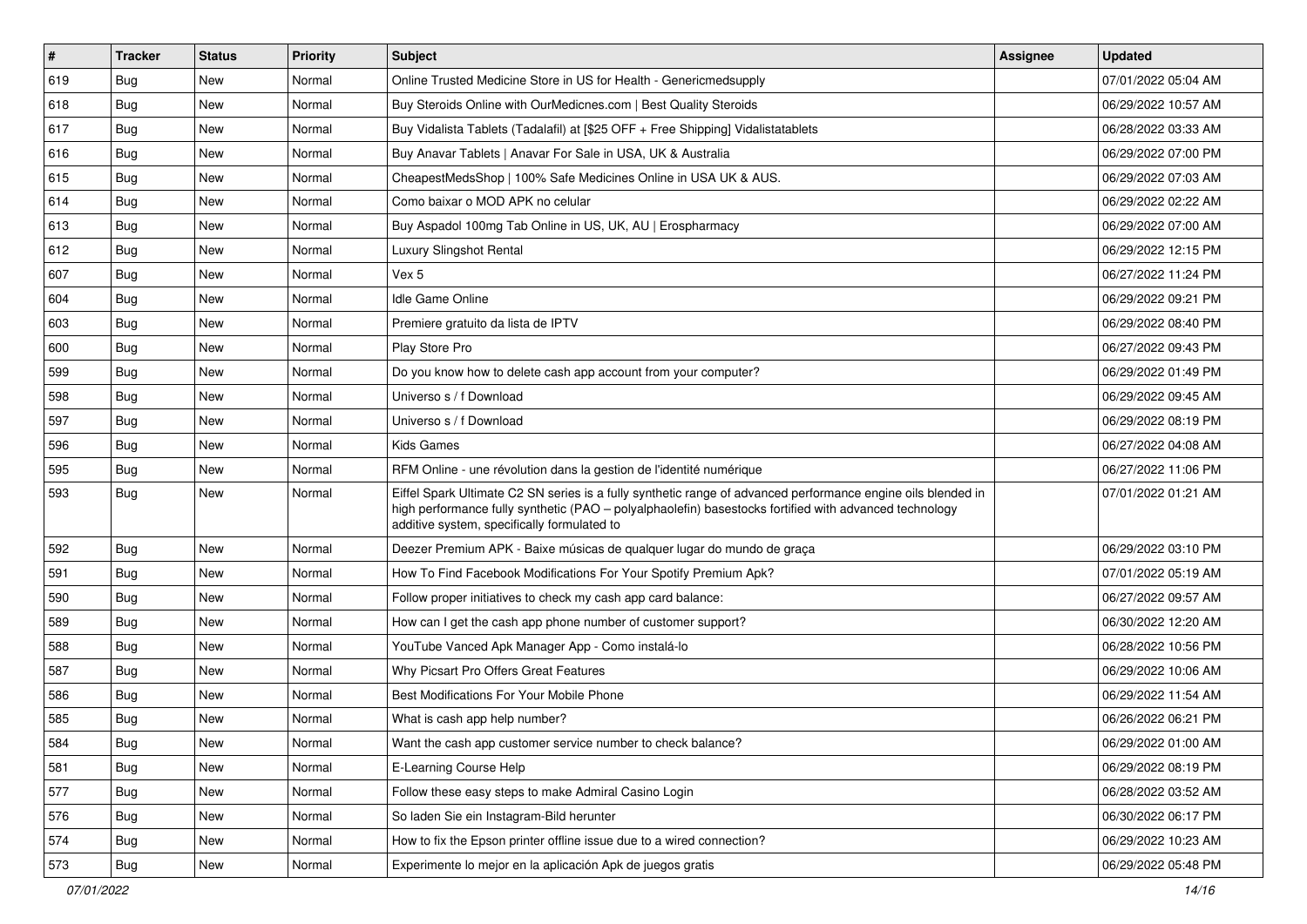| #   | <b>Tracker</b> | <b>Status</b> | <b>Priority</b> | <b>Subject</b>                                                                                                                                                                                                                                    | <b>Assignee</b> | <b>Updated</b>      |
|-----|----------------|---------------|-----------------|---------------------------------------------------------------------------------------------------------------------------------------------------------------------------------------------------------------------------------------------------|-----------------|---------------------|
| 568 | Bug            | New           | Normal          | Instale a versão mais recente do YouTube Premium                                                                                                                                                                                                  |                 | 06/27/2022 08:56 PM |
| 567 | Bug            | <b>New</b>    | Normal          | Singapore assignment help                                                                                                                                                                                                                         |                 | 06/30/2022 02:50 PM |
| 566 | <b>Bug</b>     | New           | Normal          | Kinemaster Pro Download - los App Review                                                                                                                                                                                                          |                 | 04/01/2022 09:27 AM |
| 565 | <b>Bug</b>     | New           | Normal          | How To Install RepelisPlus On Your Android Phone?                                                                                                                                                                                                 |                 | 06/30/2022 02:26 PM |
| 564 | Bug            | New           | Normal          | How To Install RepelisPlus On Your Android Phone?                                                                                                                                                                                                 |                 | 06/29/2022 05:11 AM |
| 563 | <b>Bug</b>     | New           | Normal          | Understanding the Difference Between Free and Paid Mod Apks                                                                                                                                                                                       |                 | 06/29/2022 10:32 AM |
| 562 | Bug            | <b>New</b>    | Normal          | Learn Basic Mahjong Rules                                                                                                                                                                                                                         |                 | 06/23/2022 12:48 AM |
| 561 | Bug            | New           | Normal          | Enjoy the Full YouTube Premium Experience With YouTube Premium Membership                                                                                                                                                                         |                 | 06/29/2022 02:18 PM |
| 560 | <b>Bug</b>     | <b>New</b>    | Normal          | Whatsapp Aero - Make Your Phone Auto Connect                                                                                                                                                                                                      |                 | 04/01/2022 09:28 AM |
| 556 | Bug            | <b>New</b>    | Normal          | Play Game Mod Apk With Your Friends                                                                                                                                                                                                               |                 | 07/01/2022 05:37 AM |
| 555 | Bug            | <b>New</b>    | Normal          | web design development in hyderabad                                                                                                                                                                                                               |                 | 06/29/2022 09:50 PM |
| 554 | Bug            | New           | Normal          | XvideoStudio Video Editor APK Free Download on TechToDown                                                                                                                                                                                         |                 | 06/29/2022 11:31 AM |
| 553 | Bug            | New           | Normal          | Cinema HD APK - Free Movie Enjoyment App on Android                                                                                                                                                                                               |                 | 06/29/2022 11:35 PM |
| 551 | Bug            | New           | Normal          | Why Do Students Need Online Best Dissertation Writing Services?                                                                                                                                                                                   |                 | 06/29/2022 06:30 PM |
| 550 | Bug            | New           | Normal          | Nederland FM - beste manieren om naar internationale radio op internet te luisteren                                                                                                                                                               |                 | 06/29/2022 12:06 AM |
| 549 | <b>Bug</b>     | New           | Normal          | Radio Luisteren                                                                                                                                                                                                                                   |                 | 06/29/2022 10:01 PM |
| 548 | Bug            | New           | Normal          | Web N Logo Design                                                                                                                                                                                                                                 |                 | 06/28/2022 08:24 AM |
| 547 | Bug            | New           | Normal          | Get rid of the issue of cash app down by calling experts.                                                                                                                                                                                         |                 | 06/26/2022 10:38 AM |
| 544 | Bug            | New           | Normal          | Hey! I had a very cool idea to order our general picture on canvas for my family as a gift. But couldn't find a<br>good one. Once my friend advised me this article in which I found what I was looking for and gave a cool gift<br>to my family. |                 | 06/27/2022 04:10 AM |
| 542 | Bug            | New           | Normal          | Web N Logo Design                                                                                                                                                                                                                                 |                 | 06/29/2022 11:42 AM |
| 541 | Bug            | New           | Normal          | How to fix the cash app payment failed errors?                                                                                                                                                                                                    |                 | 06/28/2022 10:56 PM |
| 540 | <b>Bug</b>     | New           | Normal          | Why Haven't I Received My Cash App Card? Can I get t the reasons behind it                                                                                                                                                                        |                 | 06/29/2022 09:42 AM |
| 539 | <b>Bug</b>     | New           | Normal          | Do you want to know how to activate cash card through phone number?                                                                                                                                                                               |                 | 04/01/2022 09:25 AM |
| 538 | Bug            | New           | Normal          | Will cash app refund money if scammed quickly?                                                                                                                                                                                                    |                 | 06/27/2022 10:25 AM |
| 537 | Bug            | New           | Normal          | Get tech assistance with customer support on ATT Yahoo email login issue.                                                                                                                                                                         |                 | 06/29/2022 11:06 PM |
| 533 | <b>Bug</b>     | <b>New</b>    | Normal          | How to complete the homework assignments in economics in the easiest way?                                                                                                                                                                         |                 | 06/30/2022 07:33 PM |
| 532 | Bug            | New           | Normal          | My Assignment Help                                                                                                                                                                                                                                |                 | 07/01/2022 01:45 AM |
| 529 | Bug            | <b>New</b>    | Normal          | Thop TV APK - Free Download for Android                                                                                                                                                                                                           |                 | 06/30/2022 04:12 PM |
| 528 | Bug            | <b>New</b>    | Normal          | Korean Mag                                                                                                                                                                                                                                        |                 | 07/01/2022 05:50 AM |
| 526 | <b>Bug</b>     | New           | Normal          | Soundcloud to mp3 converter - Download Soundcloud songs                                                                                                                                                                                           |                 | 06/29/2022 04:01 AM |
| 525 | Bug            | New           | Normal          | If you don't have a QR code: How to activate cash app card in app                                                                                                                                                                                 |                 | 07/01/2022 12:36 AM |
| 524 | <b>Bug</b>     | New           | Normal          | How Does Google Account Recovery Work If Your Account Is Hacked?                                                                                                                                                                                  |                 | 06/29/2022 05:32 AM |